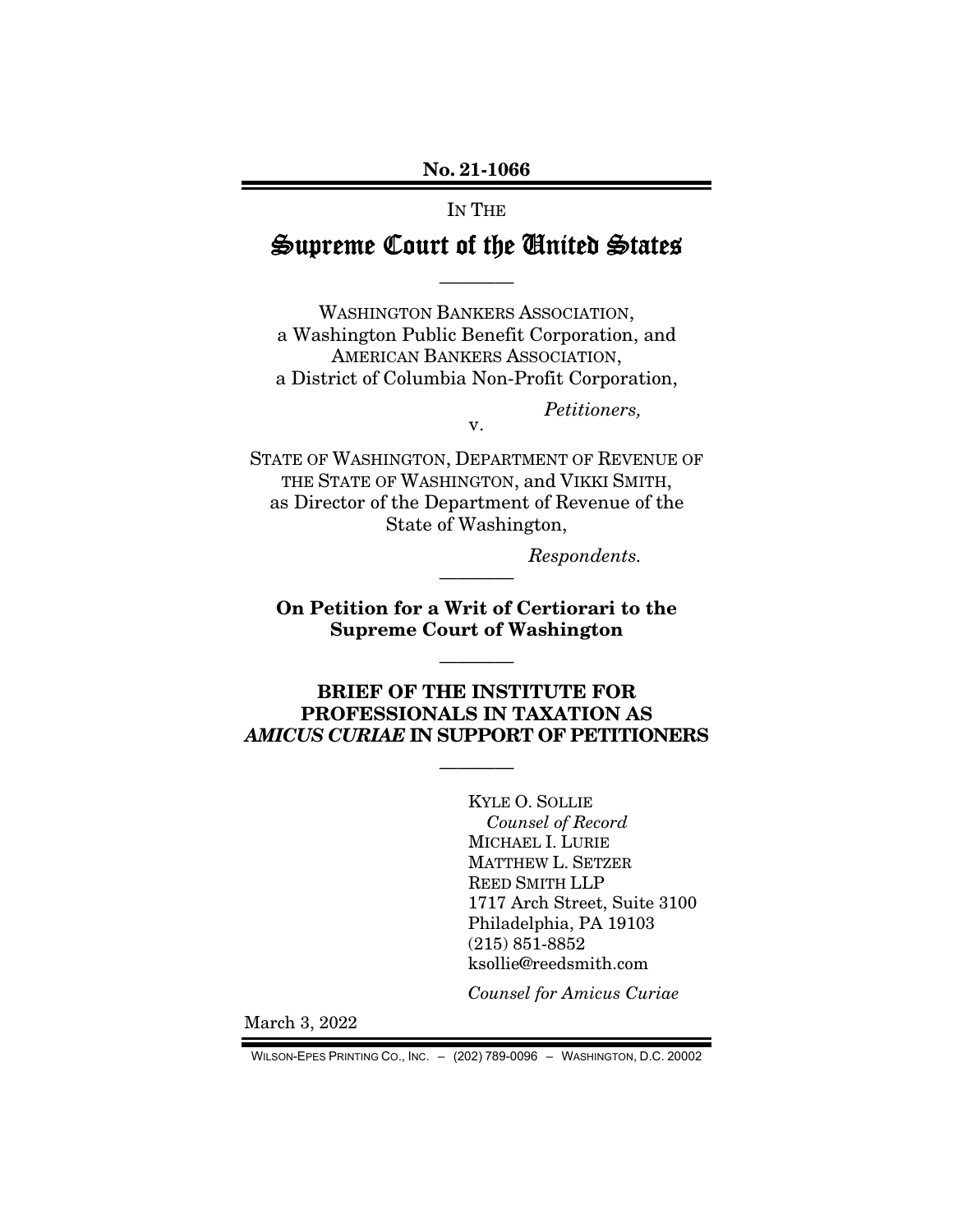## TABLE OF CONTENTS

|--|

|                                                                                                                                                                                                                                                                                                        | ii             |
|--------------------------------------------------------------------------------------------------------------------------------------------------------------------------------------------------------------------------------------------------------------------------------------------------------|----------------|
| INTEREST OF AMICUS CURIAE                                                                                                                                                                                                                                                                              | 1              |
| SUMMARY OF THE ARGUMENT                                                                                                                                                                                                                                                                                | $\overline{2}$ |
|                                                                                                                                                                                                                                                                                                        | 4              |
| I. A State law that is facially neutral, but<br>that has the practical effect of discrimi-<br>nating against interstate commerce, is                                                                                                                                                                   | 4              |
| II. The lower courts have struggled to deter-<br>mine whether a facially neutral statute                                                                                                                                                                                                               | 8              |
| III. This case provides a good vehicle for the<br>Court to clarify that a facially neutral<br>state law that imposes a burden almost<br>exclusively on out-of-state businesses has<br>a discrimenatory effect on interstate<br>commerce, and that a State bears the<br>burden of justifying such a law | 13             |
|                                                                                                                                                                                                                                                                                                        | 19             |
|                                                                                                                                                                                                                                                                                                        |                |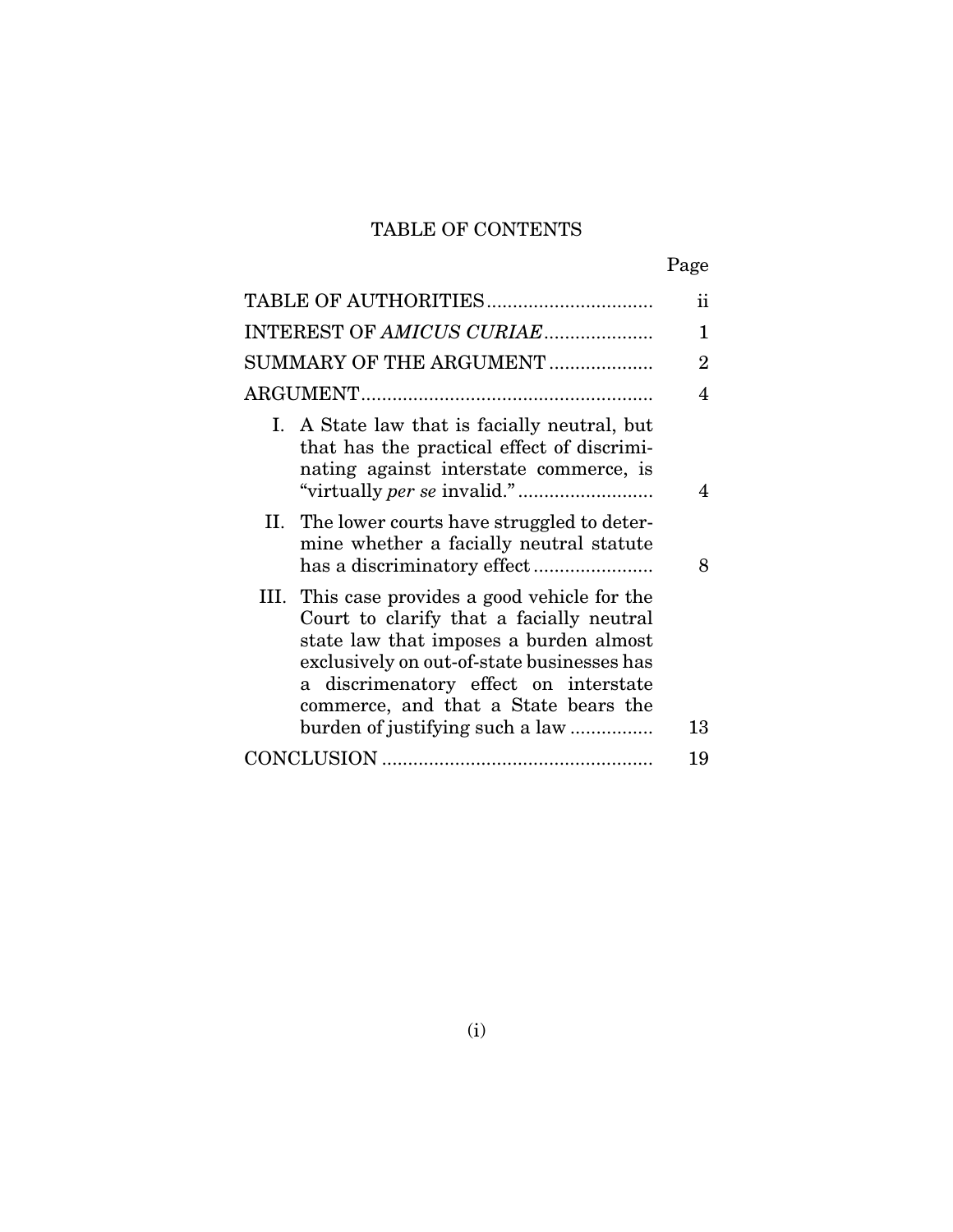# TABLE OF AUTHORITIES

CASES Page(s)

| Atlantic Prince, Limited v. Jorling,<br>710 F. Supp. 893 (E.D.N.Y. 1989)  10, 11, 12  |
|---------------------------------------------------------------------------------------|
| Best & Co. v. Maxwell,<br>$\overline{4}$                                              |
| Brimmer v. Rebman,<br>$\overline{4}$                                                  |
| C&A Carbone, Inc. v. Town of Clarkstown,<br>$6 - 7$                                   |
| Commonwealth Edison, Co. v. Montana,<br>16                                            |
| Comptroller of the Treasury<br>of Maryland v. Wynne,<br>18                            |
| Connecticut Carting Co. v. Town of E. Lyme,<br>946 F. Supp. 152 (D. Conn. 1995)<br>17 |
| Davrod Corp. v. Coates,<br>971 F.2d 778 (1st Cir. 1992)<br>12                         |
| Dean Milk Co. v. Madison,                                                             |
| Exxon Corp. v. Governor of Maryland,                                                  |
| <b>Family Winemakers of California v.</b><br>Jenkins,<br>11                           |
| Fort Gratiot Sanitary Landfill v.<br>Michigan Dep't of Nat. Res.,<br>8                |

ii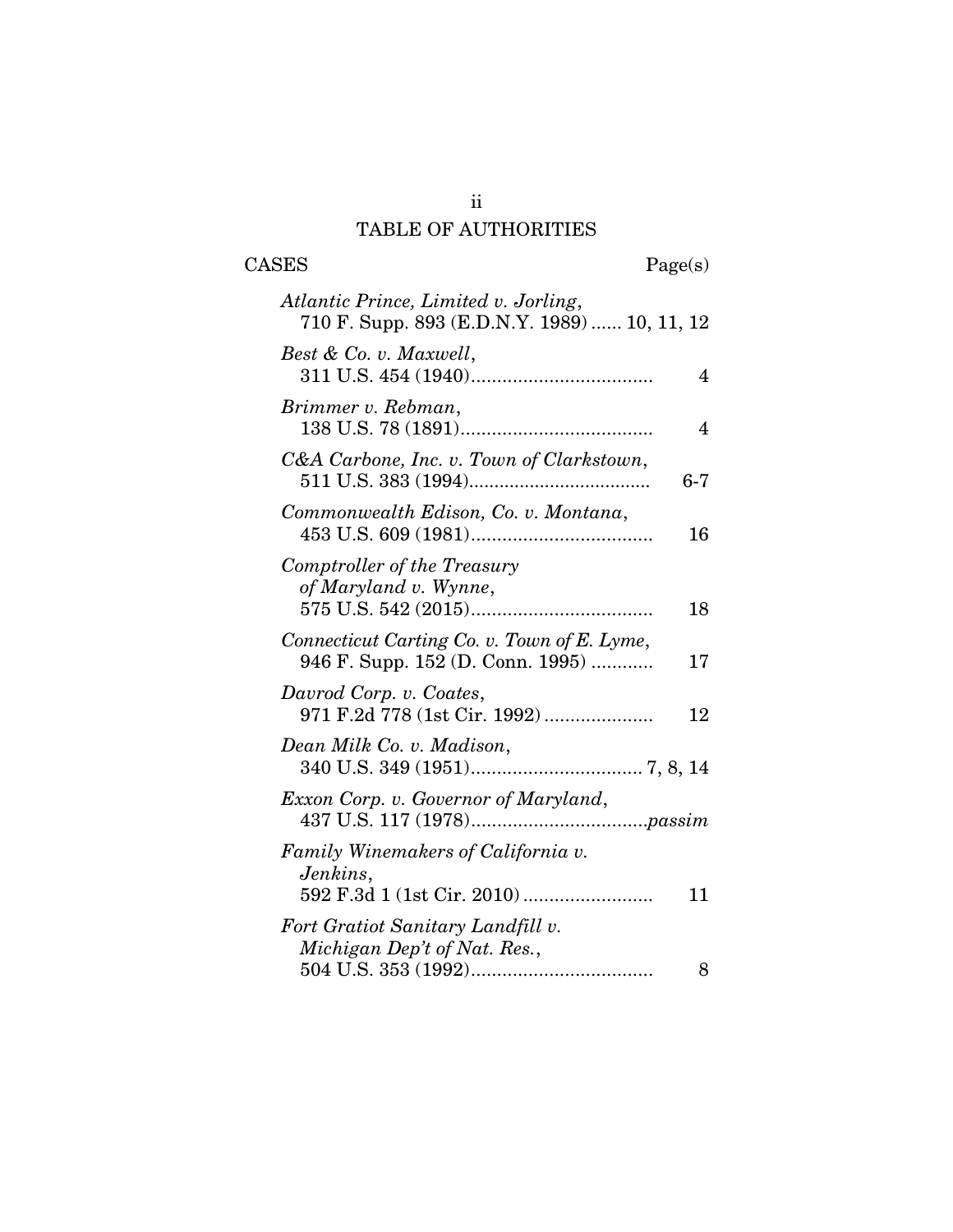# TABLE OF AUTHORITIES—Continued

| Hughes v. Oklahoma,                                                                                                     | 5  |
|-------------------------------------------------------------------------------------------------------------------------|----|
| Hunt v. Washington State Apple<br>Advertising Commission,                                                               |    |
| Island Silver & Spice, Inc. v. Islamorada,<br>542 F.3d 844 (11th Cir. 2008)                                             | 10 |
| Maine v. Taylor,                                                                                                        | 7  |
| Mapco, Inc. v. Grunder,<br>470 F. Supp. 401 (N.D. Ohio 1979)                                                            | 10 |
| Nat'l Pork Producers Council v. Ross,<br>6 F. 4th 1021, 1032 (9th Cir. 2021),<br>petition for cert. pending, No. 21-468 | 17 |
| Robbins v. Shelby Cnty. Taxing Dist.,                                                                                   | 5  |
| Oregon Waste Sys., Inc. v.<br>Dep't of Envtl. Quality,                                                                  | 4  |
| Pete's Brewing Co. v. Whitehead,<br>19 F. Supp. 2d 1004 (W.D. Mo. 1998)                                                 | 17 |
| Pike v. Bruce Church, Inc.,                                                                                             | 12 |
| State ex rel. Brady v. Preferred<br>Florist Network, Inc.,                                                              | 10 |

iii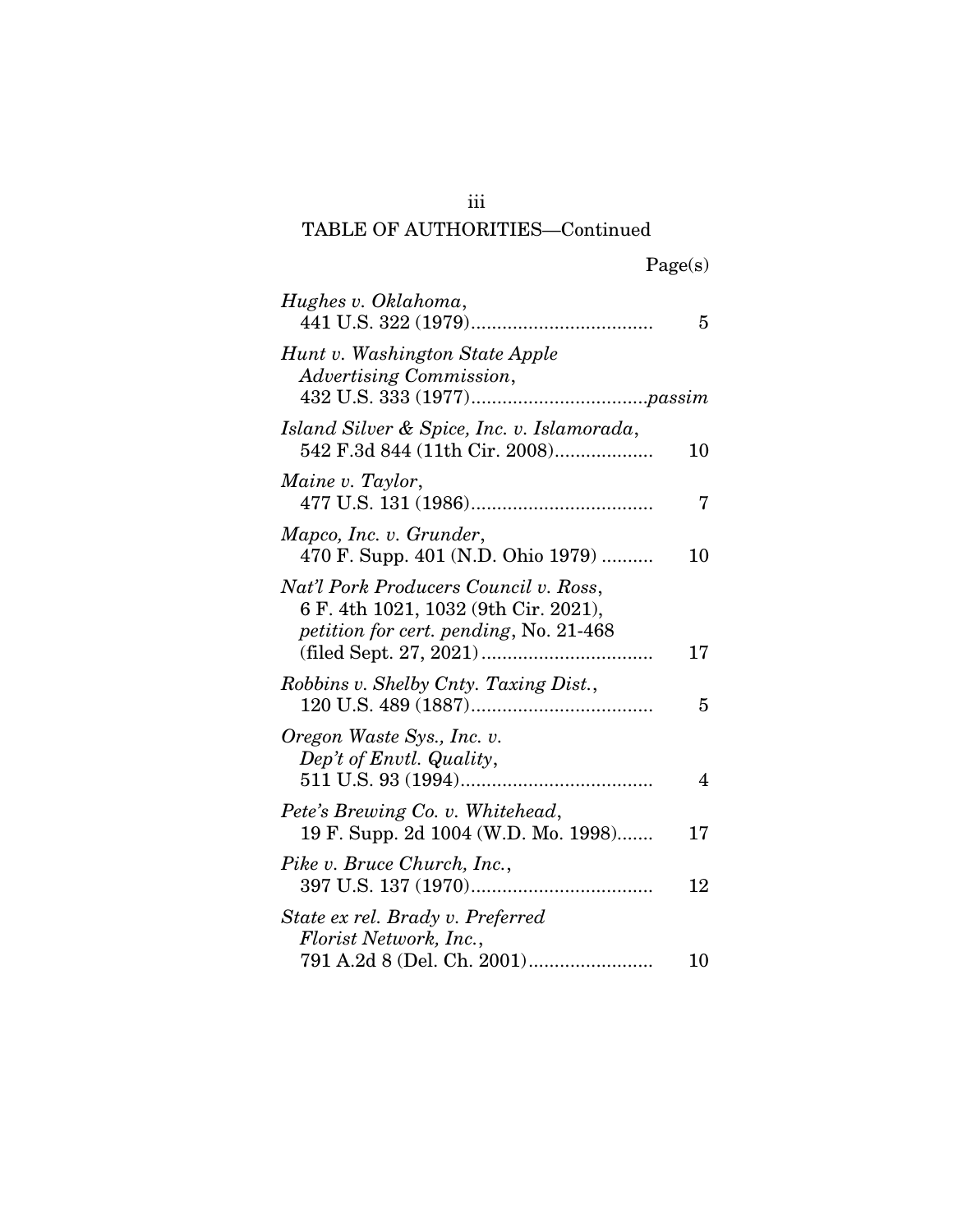## iv

# TABLE OF AUTHORITIES—Continued

|  | Page(s) |
|--|---------|
|  |         |

| United States Glue Co. v. Oak Creek,<br>14 |
|--------------------------------------------|
| Walgreen Co. v. Rullan,                    |
| <b>CONSTITUTION</b>                        |
|                                            |
| <b>STATUTES</b>                            |
| Md. Code Ann. Tax-Gen. § 7.5-102 15, 18    |

|  | Wash. Rev. Code § 82.04.29004 | 13 |
|--|-------------------------------|----|
|  |                               |    |

## COURT FILINGS

| Hearing Transcript, Washington Bankers   |    |
|------------------------------------------|----|
| Association v. State of Washington, No.  |    |
| 19-2-29262-8 SEA (Wash. Super. Ct. May   |    |
|                                          | 15 |
| Plaintiffs' Consolidated Opposition to   |    |
|                                          |    |
| Motion to Dismiss and Memorandum in      |    |
| Support of Cross-Motion for Summary      |    |
| Judgment, Chamber of Commerce of the     |    |
| United States v. Franchot, No. 1:21-cv-  |    |
| 410-DKC (D. Md. July 29, 2021), Doc. No. |    |
|                                          | 15 |
|                                          |    |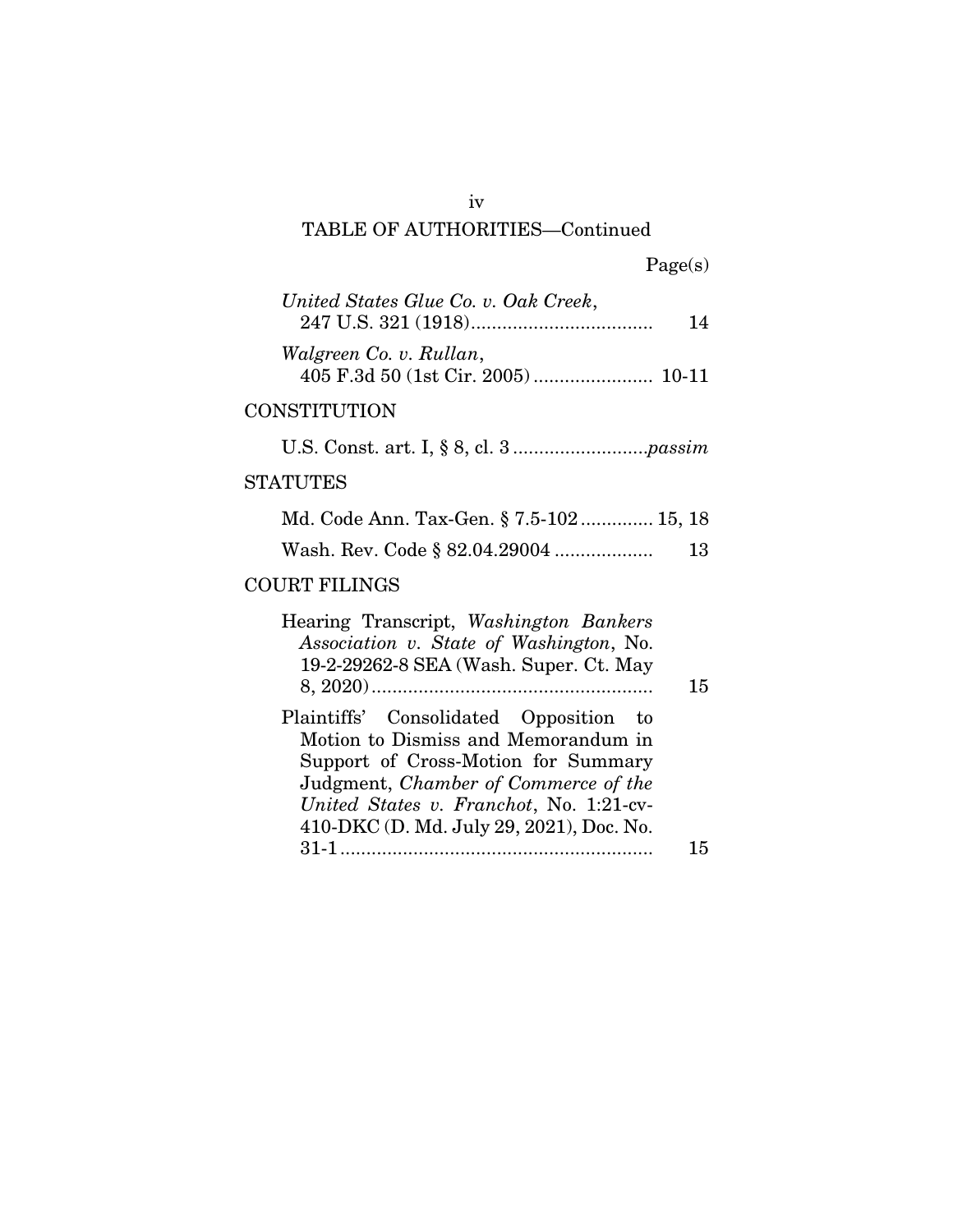## TABLE OF AUTHORITIES—Continued

# OTHER AUTHORITIES Page(s)

| Brannon P. Denning, Bittker on the<br>Regulation of Interstate and Foreign<br>Commerce (2nd Ed. 2022–1 Cum. Supp.)                                                                                                  | 5  |
|---------------------------------------------------------------------------------------------------------------------------------------------------------------------------------------------------------------------|----|
|                                                                                                                                                                                                                     | 18 |
|                                                                                                                                                                                                                     | 18 |
| Note, The Dormant Commerce Clause<br>"Effect": How the Difficulty in Reconciling<br>Exxon and Hunt Has Led to A Circuit<br>Split for Challenges to Laws Affecting<br><i>National Chains</i> , 91 Wash. L. Rev. 1895 |    |
|                                                                                                                                                                                                                     | 8  |
|                                                                                                                                                                                                                     | 18 |
|                                                                                                                                                                                                                     | 18 |
|                                                                                                                                                                                                                     | 14 |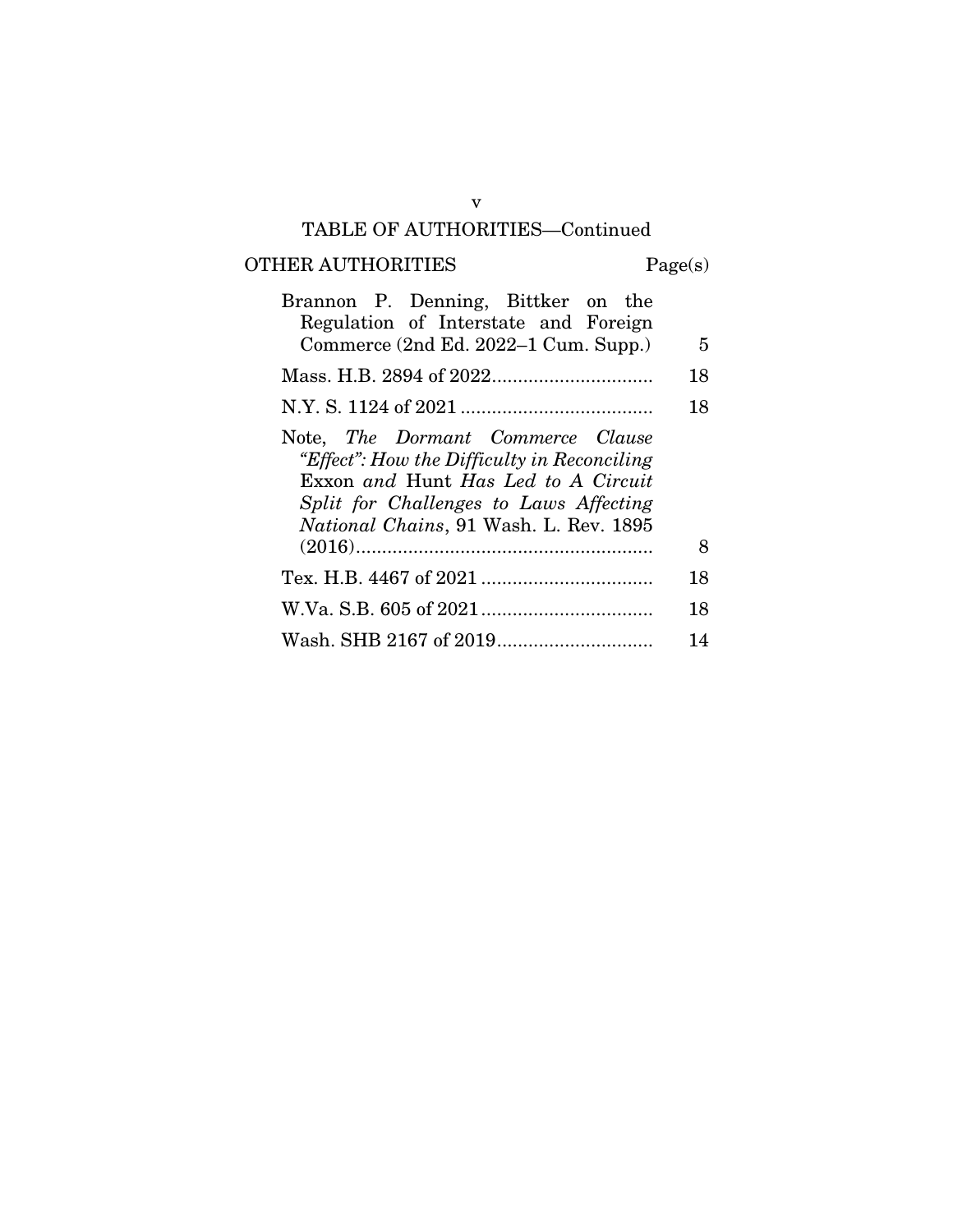#### INTEREST OF *AMICUS CURIAE*

The Institute for Professionals in Taxation (IPT) is a non-profit educational organization founded in 1976.<sup>1</sup> IPT serves more than 6,000 members, representing approximately 1,200 corporations, firms, and taxpayers throughout the United States and Canada. IPT's membership includes small businesses as well as most of the Fortune 1000 companies, and represents the spectrum of business and industry sectors, including agriculture, manufacturing, retail, communications, finance, transportation, and energy. IPT is dedicated to promoting the uniform and equitable administration of state and local taxation, minimizing the costs of tax administration and compliance, and promoting equitable and non-discriminatory taxation of multistate businesses.

Although this Court's precedent applies a "virtually *per se*" rule barring facially neutral state laws with discriminatory effects on interstate commerce, the lower courts have struggled to determine whether a given state law has a discriminatory effect. This case presents one such instance where a state law that is neutral on its face imposes a burden that falls almost exclusively on out-of-state businesses, yet the state court found that the law does not have a discriminatory effect.

In particular, Washington State—which does not have a substantial number of large financial institu-

<sup>1</sup> Pursuant to Supreme Court Rule 37.6, IPT states that no counsel for a party authored this brief in whole or in part and that no person other than IPT or IPT's counsel made a monetary contribution to the preparation or submission of this brief. Pursuant to Supreme Court Rule 37.2, IPT states that Petitioner and Respondent have consented, in writing, to IPT's filing of this *amicus* brief.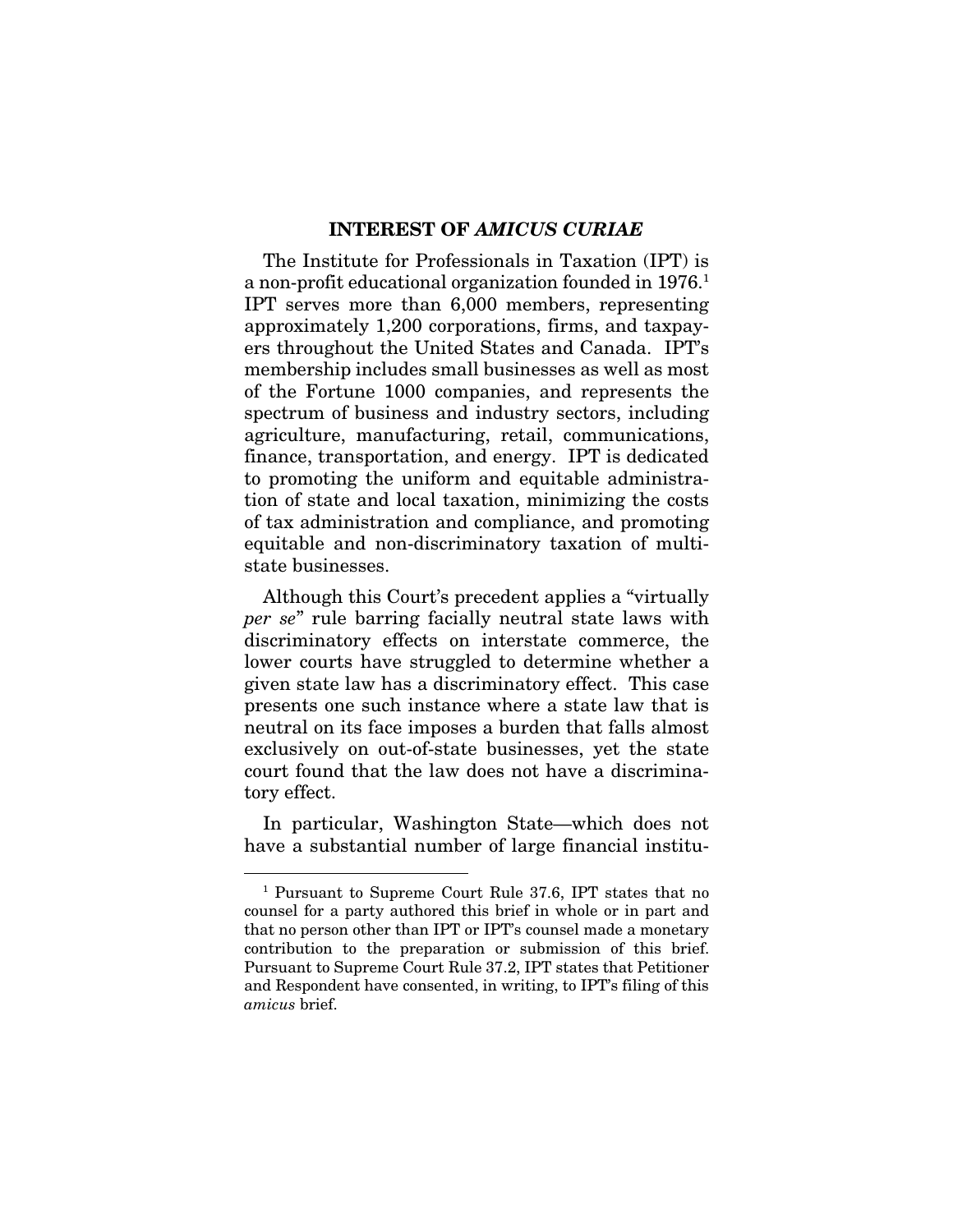tions located in-state—has enacted a surtax on the receipts of any financial institution, if the financial institution has more than \$1 billion of worldwide net income. The record in this case shows that the Washington legislature designed the surtax to use a financial institution's worldwide net income as a proxy for whether the financial institution is engaged in interstate commerce; as a result, the surtax applies almost exclusively to out-of-state financial institutions. Despite this damning evidence, the Washington Supreme Court held that the surtax does not have a discriminatory effect on interstate commerce.

This case happens to involve a surtax on financial institutions, but the underlying principles are important to all of IPT's members. If Washington is permitted to impose a surtax that has the effect of almost exclusively targeting out-of-state financial institutions (operating in interstate commerce), other States will be enticed to enact facially neutral taxes that exclusively target out-of-state businesses. Indeed, IPT has observed a troubling trend of State legislatures proposing and enacting such taxes in recent years.

In order to stop this trend, IPT urges this Court to grant the petition for certiorari and to clarify that a state law that targets almost exclusively out-of-state businesses has a discriminatory effect on interstate commerce.

## SUMMARY OF THE ARGUMENT

The question presented in the petition is whether a Washington tax statute, that does not explicitly name out-of-state businesses as its target but has the effect of discriminating against those businesses because they operate in interstate commerce, violates the dormant Commerce Clause. This question extends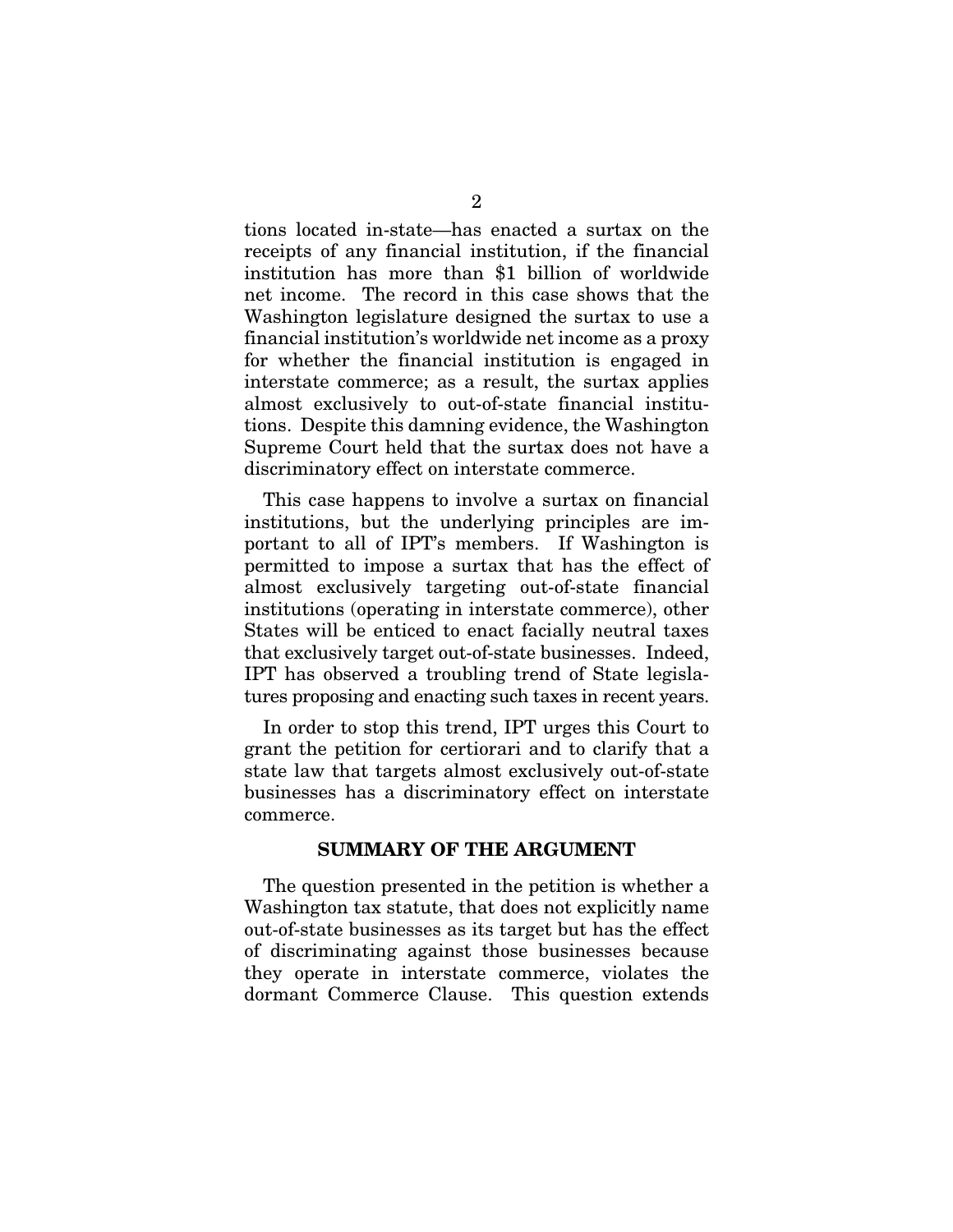beyond the field of state taxation. The question can implicate any regulation of a business's activity.

Courts have struggled with applying a consistent rule to statutes that are facially neutral, but use some variable as a proxy to discriminate against interstate commerce. That struggle stems from confusion over this Court's decisions in *Hunt v. Washington State Apple Advertising Commission*, 432 U.S. 333 (1977), and *Exxon Corp. v. Governor of Maryland*, 437 U.S. 117 (1978). In *Hunt*, this Court found that a North Carolina regulation that had the effect of "burdening interstate sales of Washington apples" by Washington apple growers was per se invalid. 432 U.S. at 350. Because North Carolina could not meet its burden of justifying the discriminatory effect, this Court held that the regulation violated the Commerce Clause.

By contrast, in *Exxon* this Court upheld a state statute that prohibited oil producers and refiners from owning gas stations, even though the prohibition only affected out-of-state businesses. Due to confusion over the scope of *Exxon*, the lower courts have struggled to apply a consistent rule to statutes that discriminate in this way.

This case provides a good vehicle for this Court to clarify that a facially neutral state law that, in effect, imposes a burden almost exclusively on businesses operating in interstate commerce discriminates against interstate commerce. The record in this case establishes that the Washington surtax disproportionately falls on out-of-state businesses: "99.74% of surtax revenue comes from institutions based out of state; 98% of financial institutions subject to the surtax have their principal places of business outside of Washington State; and 100% of the entities paying the surtax are subject to it only because they are affiliated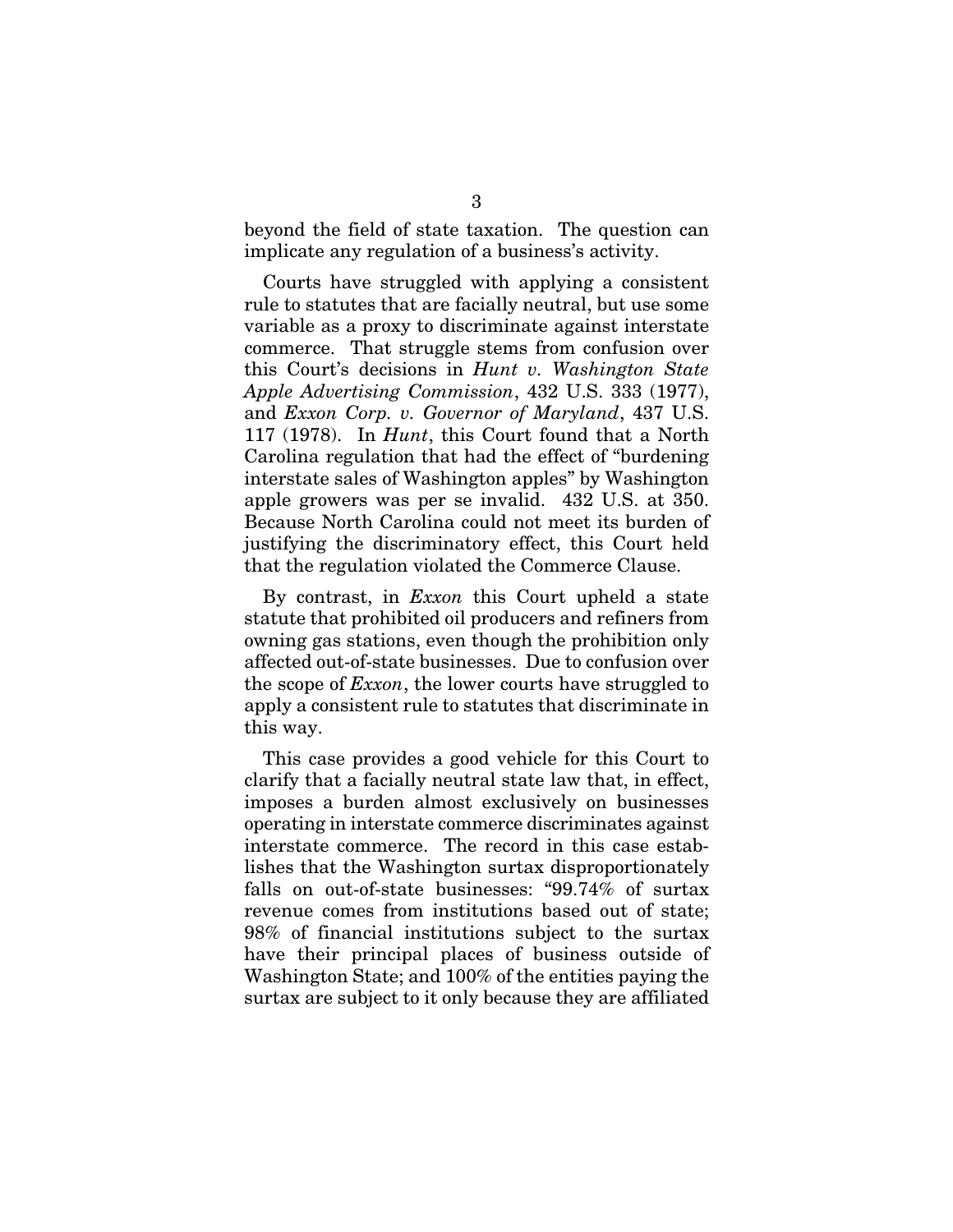with extensive interstate banking networks." Pet. at 2. Moreover, the record shows that Washington enacted the surtax because the surtax "would not affect local banks" and would put out-of-state banks at a competitive disadvantage. App. at 31 n.7. Thus, contrary to the Washington Supreme Court's decision below, there is no doubt that Washington's surtax has the effect of discriminating against interstate commerce. Washington has not proffered a credible, non-discriminatory purpose for the surtax, so Washington cannot justify the discriminatory effect of the surtax.

The need for review is urgent in this case. In recent years, several State legislatures have proposed or enacted facially neutral laws with discriminatory effects, similar to Washington's surtax. Allowing the Washington Supreme Court's decision in this case to stand will embolden the States. The Court should grant certiorari in order to stop the unfortunate trend of discriminatory state laws in its tracks.

#### ARGUMENT

## I. A State law that is facially neutral, but that has the practical effect of discriminating against interstate commerce, is "virtually *per se* invalid."

This Court has long held that State laws that are facially neutral, but that have the practical effect of discriminating against interstate commerce, are "virtually *per se* invalid." *See Oregon Waste Sys., Inc. v. Dep't of Envtl. Quality*, 511 U.S. 93, 99 (1994); *see, e.g.*, *Best & Co. v. Maxwell*, 311 U.S. 454, 457 (1940) (striking North Carolina statute that levied flat fee on merchants who display samples in rented rooms); *Brimmer v. Rebman*, 138 U.S. 78, 82–83 (1891) (striking Virginia statute that required local inspection for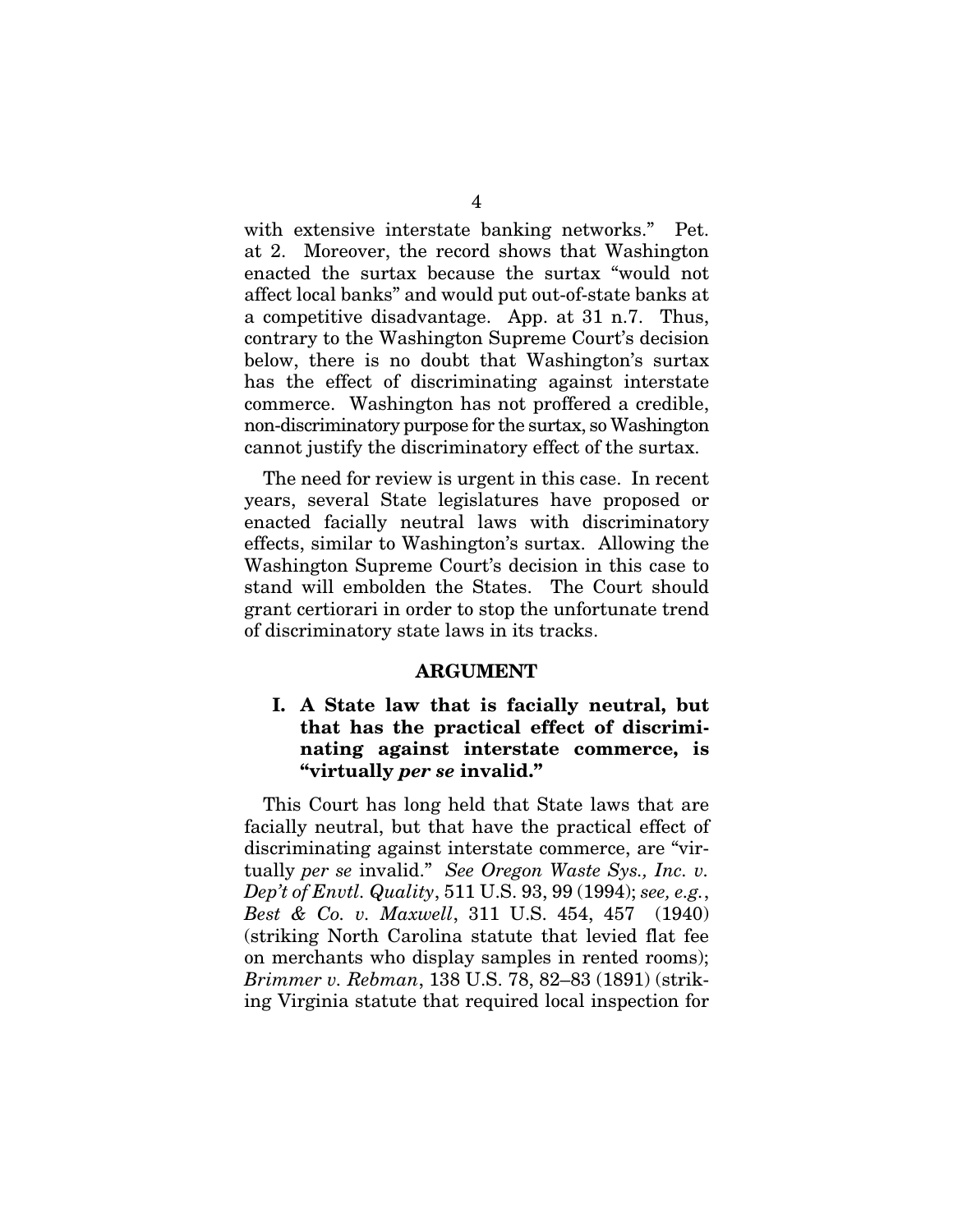meat that was shipped more than 100 miles because it disadvantaged out-of-state abattoirs); *Robbins v. Shelby Cnty. Taxing Dist.*, 120 U.S. 489 (1887) (striking Tennessee law that imposed a tax on "drummers" because the tax fell more heavily in interstate commerce). The prohibition on facially neutral state laws with discriminatory effects remains a key component of Commerce Clause doctrine that shelters interstate commerce from economic protectionism. *See generally*  Brannon P. Denning, Bittker on the Regulation of Interstate and Foreign Commerce § 6.06[A][2][a] (2nd Ed. 2022–1 Cum. Supp.). If a State enacts a facially neutral law that has the practical effect of discriminating against interstate commerce, the State bears the burden of proving that the discriminatory harm is justified by a nondiscriminatory purpose that cannot be achieved through nondiscriminatory means. *Hughes v. Oklahoma*, 441 U.S. 322, 337–38 (1979).

The seminal modern case analyzing a facially neutral state law with a discriminatory effect is *Hunt v. Washington State Apple Advertising Commission*, which involved a challenge to a North Carolina regulation that required closed containers of apples to bear only the federal grade of the apples. 432 U.S. 333 (1977). On its face, the North Carolina statute seemed to display no geographic animus because apples from all states were ostensibly treated the same. The problem was that Washington State ran its own "inspection and grading system" that was independent of the federal grading system. *Id.* at 338. Apples grown in Washington were regularly shipped in preprinted containers that displayed the Washington grade in addition to the federal grade, and at the time of packaging "the ultimate destination of" a given container of apples was unknown. *Id*.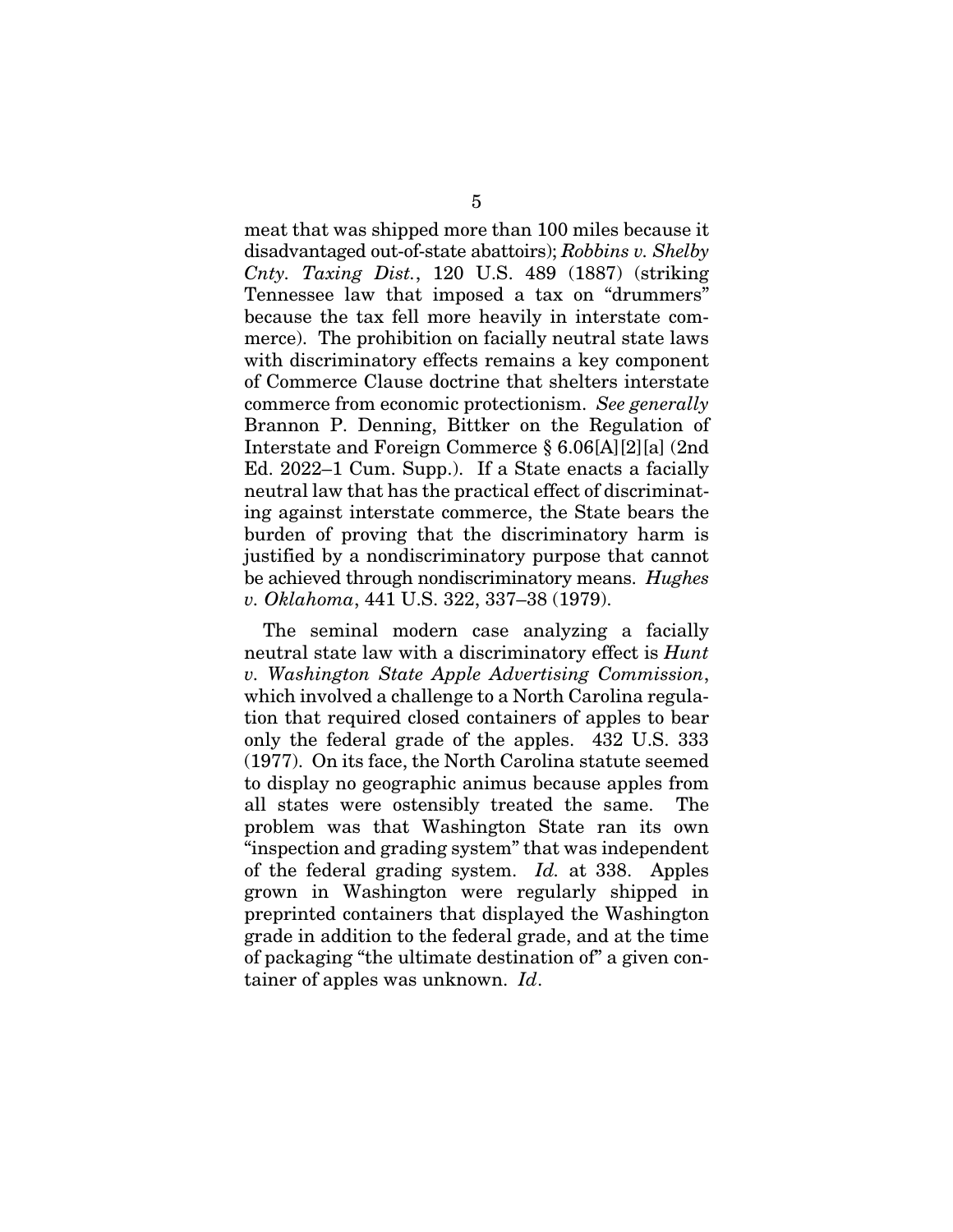As a result of the North Carolina regulation, Washington apple growers that shipped apples into North Carolina were forced to modify their practices, either by forgoing a Washington grade altogether, "manually obliterat[ing] the Washington grades from closed containers to be shipped to North Carolina at a cost of from 5 to 15 cents per carton," "repacking apples" into containers, or "abandoning the use of preprinted containers entirely." *Id*. at 347. North Carolina did not have its own grading system, so North Carolina apple growers were not burdened by the North Carolina statute. The burden and costs of North Carolina's regulation thus fell exclusively on out-of-state businesses.

The Court held that although North Carolina's statute appeared facially neutral, it had "the practical effect of not only burdening interstate sales of Washington apples, but also discriminating against them." *Id*. at 350. The Court found it significant that North Carolina's regulation had been adopted at the urging of in-state apple producers and raised the cost of doing business on out-of-state apple growers. *See id.* at 352.

North Carolina attempted to justify its labeling requirement by arguing that it reduced the potential for consumer confusion based on inconsistent grading standards, but the Court found that this was insufficient to justify the discriminatory effect of its statute. *See id.* at 353–54. The Court explained that when a facially neutral state law has a discriminatory effect on interstate commerce, "the burden falls on the State to justify it both in terms of the local benefits flowing from the statute and the unavailability of nondiscriminatory alternatives adequate to preserve the local interests at stake." *Id*. at 353; *see also C&A*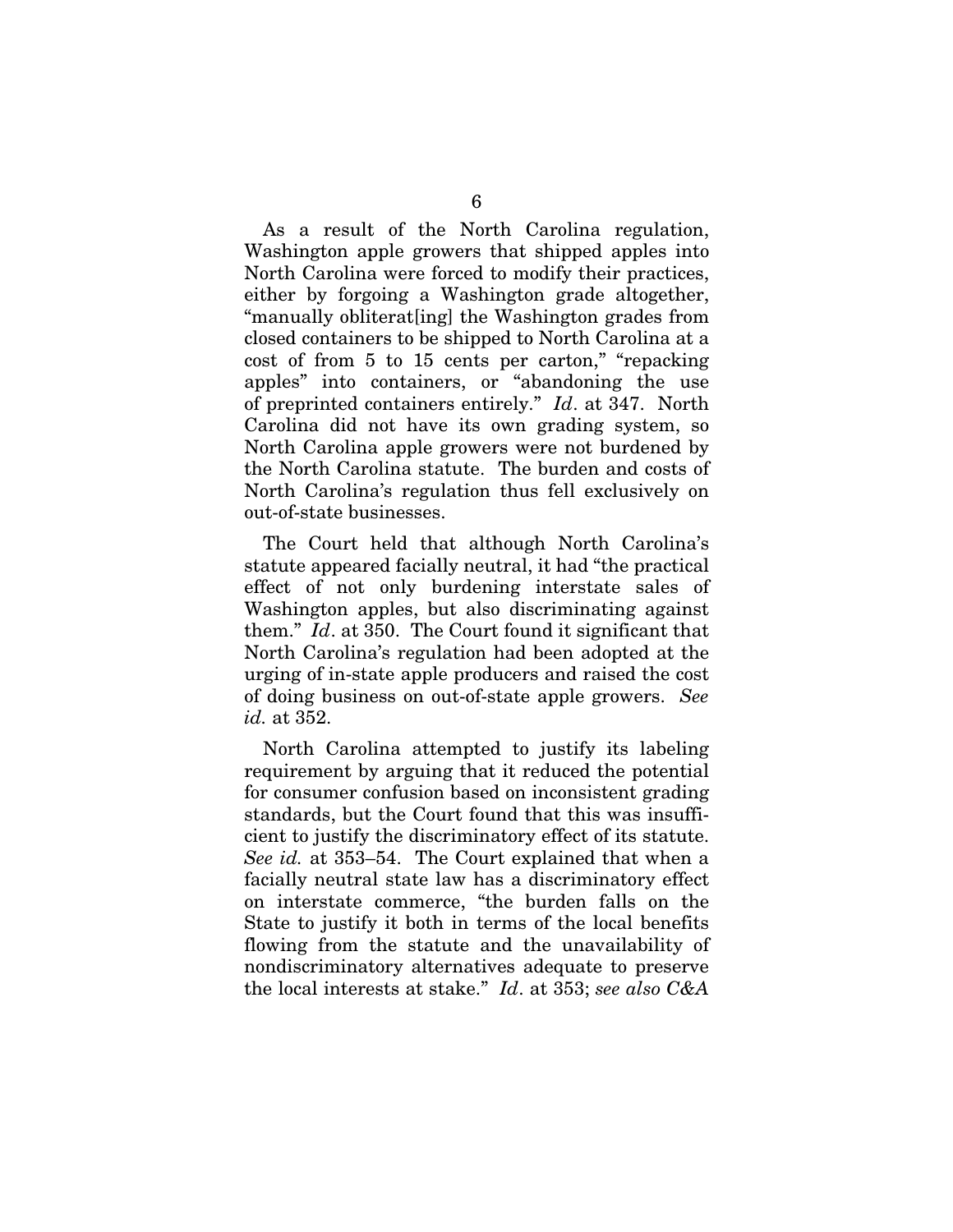*Carbone, Inc. v. Town of Clarkstown*, 511 U.S. 383, 393 (1994) (stating justifications for discriminatory statutes "must be rejected absent the clearest showing that the unobstructed flow of interstate commerce itself is unable to solve the local problem"); *Maine v. Taylor*, 477 U.S. 131 (1986) (holding State statute banning import of bait fish justifiable when it was the only way to prevent importation of parasites). The Court was skeptical that the regulation provided any benefit to consumers, as it noted that consumers generally do not buy apples in the closed containers that were regulated. *See Hunt*, 432 U.S. at 353. As the State did not carry its heavy burden of justifying the regulation's discriminatory effect, the Court held that the regulation violated the Commerce Clause. *Id.*

*Hunt* shows that a state cannot use a criterion that seems neutral on its face, such as whether a container of apples displays a grade other than the federal grade, as a proxy to discriminate against interstate commerce. As the Court explained, the use of a seemingly neutral criterion can have the "practical effect" of targeting only businesses engaged in interstate commerce and enabling discrimination; for example, by prohibiting the use of apple grades other than the federal grade, North Carolina was able to "insidiously" discriminate against interstate commerce creating a burden that fell exclusively on out-of-state businesses. *Hunt*, 432 U.S. at 351.

In determining whether a state law has a discriminatory effect on interstate commerce, it is irrelevant whether the state law has a negative effect on some instate businesses. *See Dean Milk Co. v. Madison*, 340 U.S. 349, 354 n.4 (1951). Rather, the analysis looks to whether a law "erect[s] an economic barrier protecting a major local industry against competition from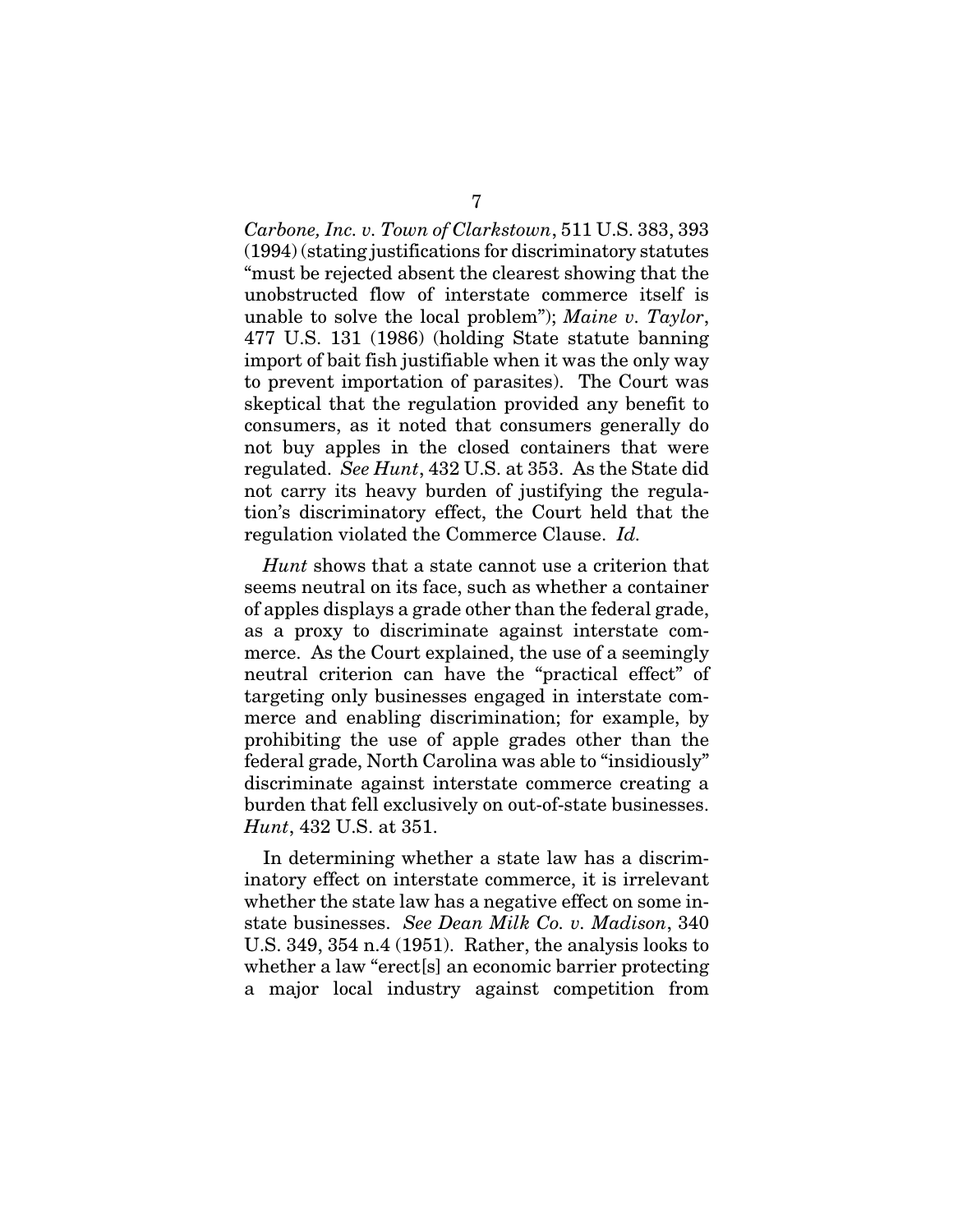without the State." *Id*. at 354. For example, in *Dean Milk* the Court struck a Madison, Wisconsin ordinance that prohibited the sale of pasteurized milk, unless the milk was "processed and bottled at an approved pasteurization plant within a radius of five miles from" Madison even though the ordinance also impacted in-state milk producers in other regions of Wisconsin. *Id.* at 350. The Court has explained that "[t]he fact that the ordinance" in *Dean Milk* "also discriminated against all Wisconsin producers whose facilities were more than five miles from the center of the city did not mitigate its burden on interstate commerce." *Fort Gratiot Sanitary Landfill v. Michigan Dep't of Nat. Res.*, 504 U.S. 353, 362–63 (1992).

## II. The lower courts have struggled to determine whether a facially neutral statute has a discriminatory effect.

Although the Commerce Clause prohibits facially neutral state laws that have the practical effect of discriminating against interstate commerce, lower courts have struggled to determine if a given state law has a discriminatory effect on interstate commerce. In particular, the lower courts have had difficulty determining whether—and when—discrimination by proxy violates the Commerce Clause. Pet. at 10–19; *see generally* Note, *The Dormant Commerce Clause "Effect": How the Difficulty in Reconciling* Exxon *and*  Hunt *Has Led to A Circuit Split for Challenges to Laws Affecting National Chains*, 91 Wash. L. Rev. 1895 (2016).

The lower courts' difficulty stems from this Court's decision in *Exxon Corp. v. Governor of Maryland*. 437 U.S. 117 (1978). The Court decided *Exxon* just a year after *Hunt*, but in *Exxon* it upheld a law that had a disproportionate impact on out-of-state businesses.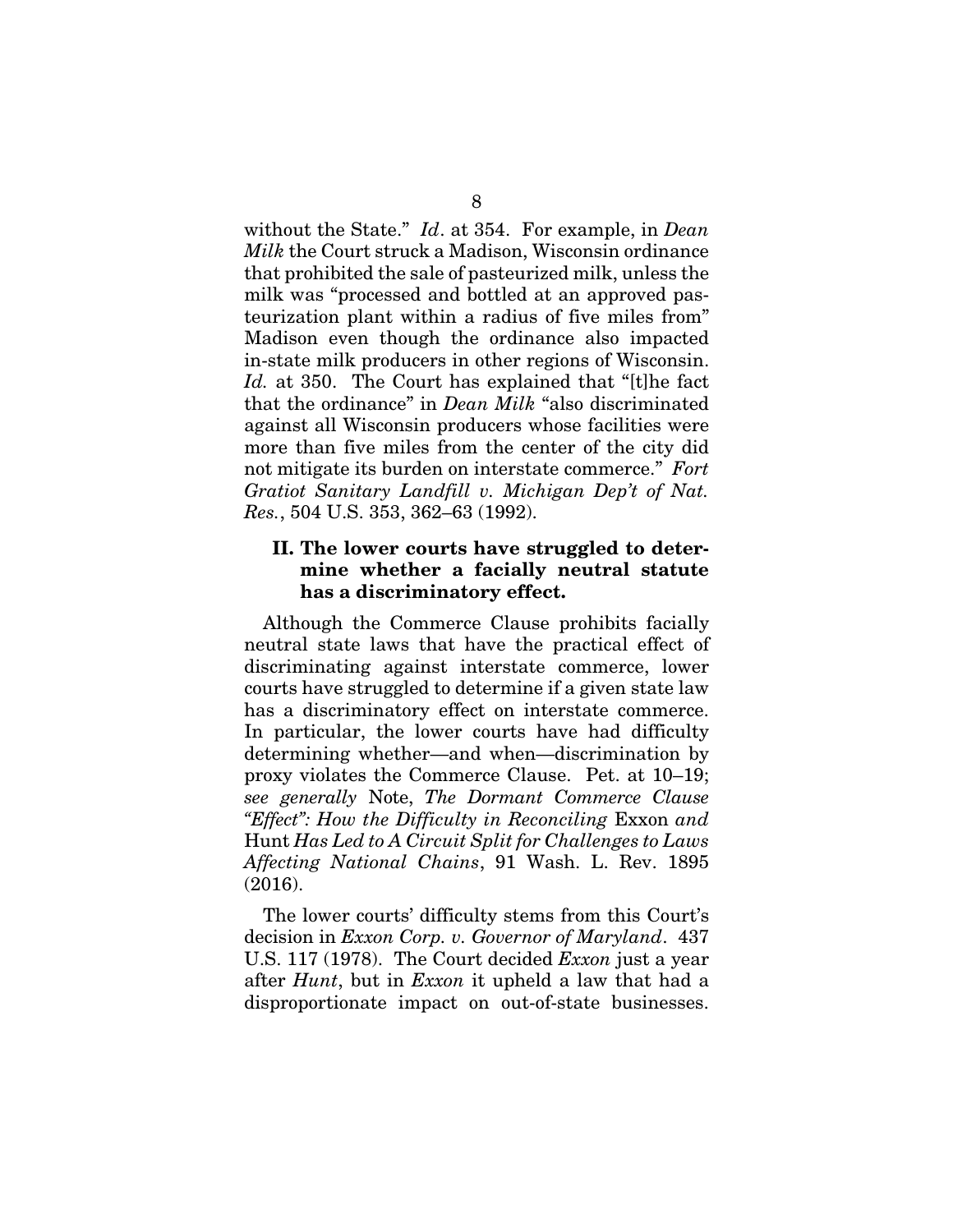In *Exxon*, out-of-state refiners brought a Commerce Clause challenge to a Maryland statute that prohibited oil producers and refiners from owning gas stations. *Id.* at 119–20. As the refiners pointed out, there were no in-state oil producers or refiners so the Maryland statute almost exclusively impacted out-ofstate businesses. *See id.* at 125. According to the outof-state refiners, this meant the Maryland statute was looking to whether a gas station was owned by an oil producer or refiner as a proxy for interstate commerce, as prohibited by *Hunt*. *See id*.

The Court in *Exxon* found that Maryland's statute was distinguishable from North Carolina's apple regulation because the Maryland statute did "not prohibit the flow of interstate goods, place added costs upon them, or distinguish[] between in-state and out-of-state companies in the retail market." *Id*. at 126. As the Court explained, "[t]he fact that the burden" of the Maryland statute fell "on some interstate companies does not, by itself, establish a claim of discrimination against interstate commerce." *Id*.

Furthermore, there was substantial evidence that the Maryland legislature had enacted the statute to solve a problem that had arisen during the 1973 oil shortage rather than to discriminate against out-ofstate businesses. During the oil shortage, gas "stations operated by producers or refiners had received preferential treatment during the period of short supply." *Id.* at 121. The State conducted a study, and determined that the best way to level the playing field for all gas stations was ensuring equal access to gas during a crisis—thus justifying the statute's discriminatory effect. *See id.*

Justice Blackmun dissented in *Exxon*. Justice Blackmun was concerned that the Court's decision in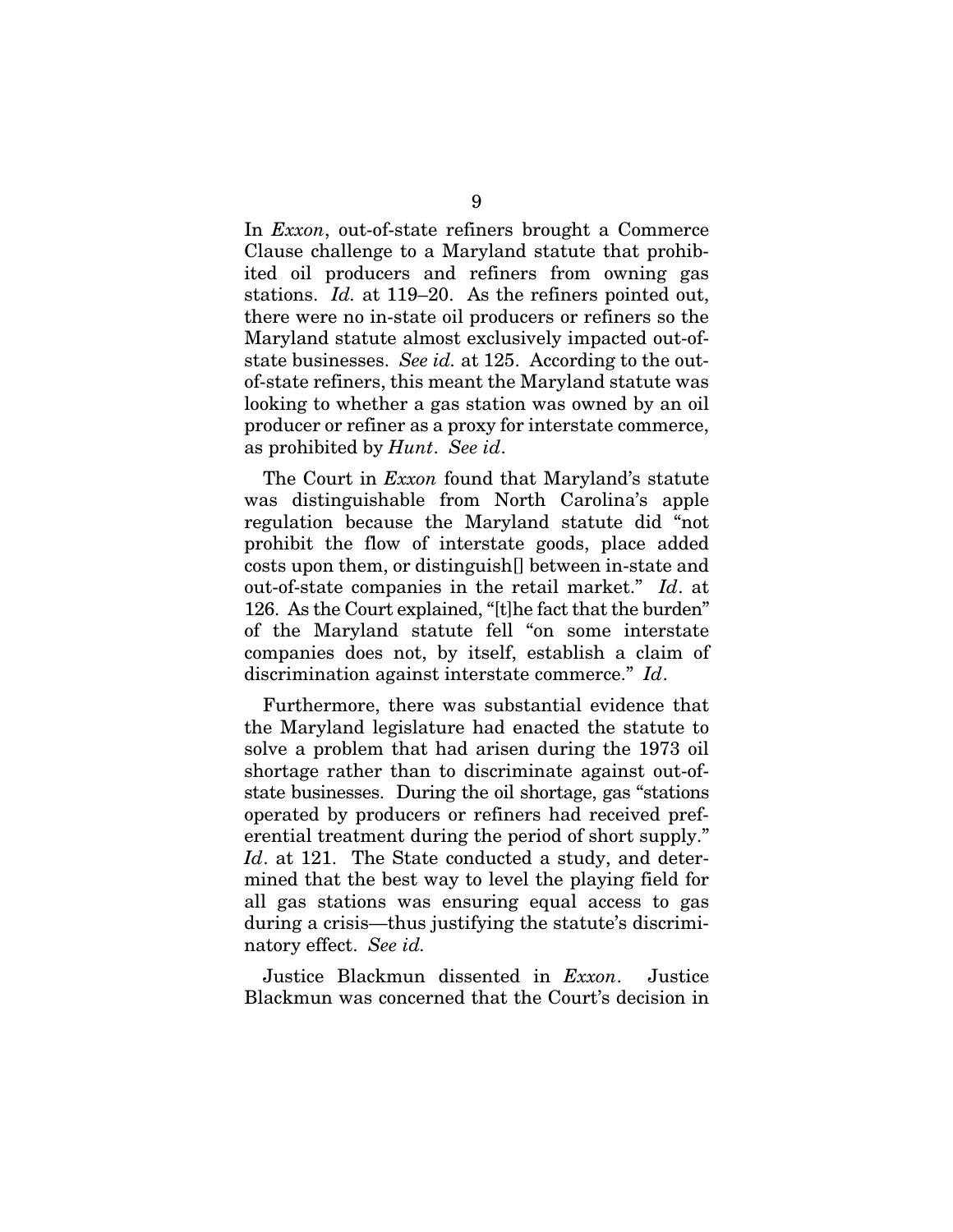*Exxon* could allow states "to insulate in-state interests from competition by identifying the most potent segments of out-of-state business, banning them, and permitting less effective out-of-state actors to remain." *Id*. at 147 (Blackmun, J., dissenting). If this were to happen, then "effective out-of-state competition" would be "emasculated." *Id*. (Blackmun, J., dissenting). According to Justice Blackmun, *Exxon* thus enabled States to conduct "ingenious discrimination." *Id*. (Blackmun, J., dissenting).

Unfortunately, Justice Blackmun's dissent in *Exxon*  turned out to be prophetic. Many States—including Washington in this case—have treated *Exxon* as a license to discriminate against out-of-state businesses as long as they are, as Justice Blackmun said, "ingenious" about it. The ingenuity lies in choosing a proxy that hides any explicit discrimination in the statutory text itself while simultaneously maximizing the harm on interstate commerce and minimizing the harm on intrastate commerce.

The States, in their ingenuity, have found many proxies that allow them to target and discriminate against interstate commerce through facially neutral statutes. Courts have found that States have unconstitutionally targeted and discriminated against interstate commerce using proxies such as: the sulfur content of coal, *Mapco, Inc. v. Grunder*, 470 F. Supp. 401 (N.D. Ohio 1979); the length of fishing vessels, *Atlantic Prince, Limited v. Jorling*, 710 F. Supp. 893 (E.D.N.Y. 1989); area codes of commercial phone numbers, *State ex rel. Brady v. Preferred Florist Network, Inc.*, 791 A.2d 8, 19 (Del. Ch. 2001); design features of stores, *Island Silver & Spice, Inc. v. Islamorada*, 542 F.3d 844 (11th Cir. 2008); grandfather clauses that favor existing businesses, *Walgreen*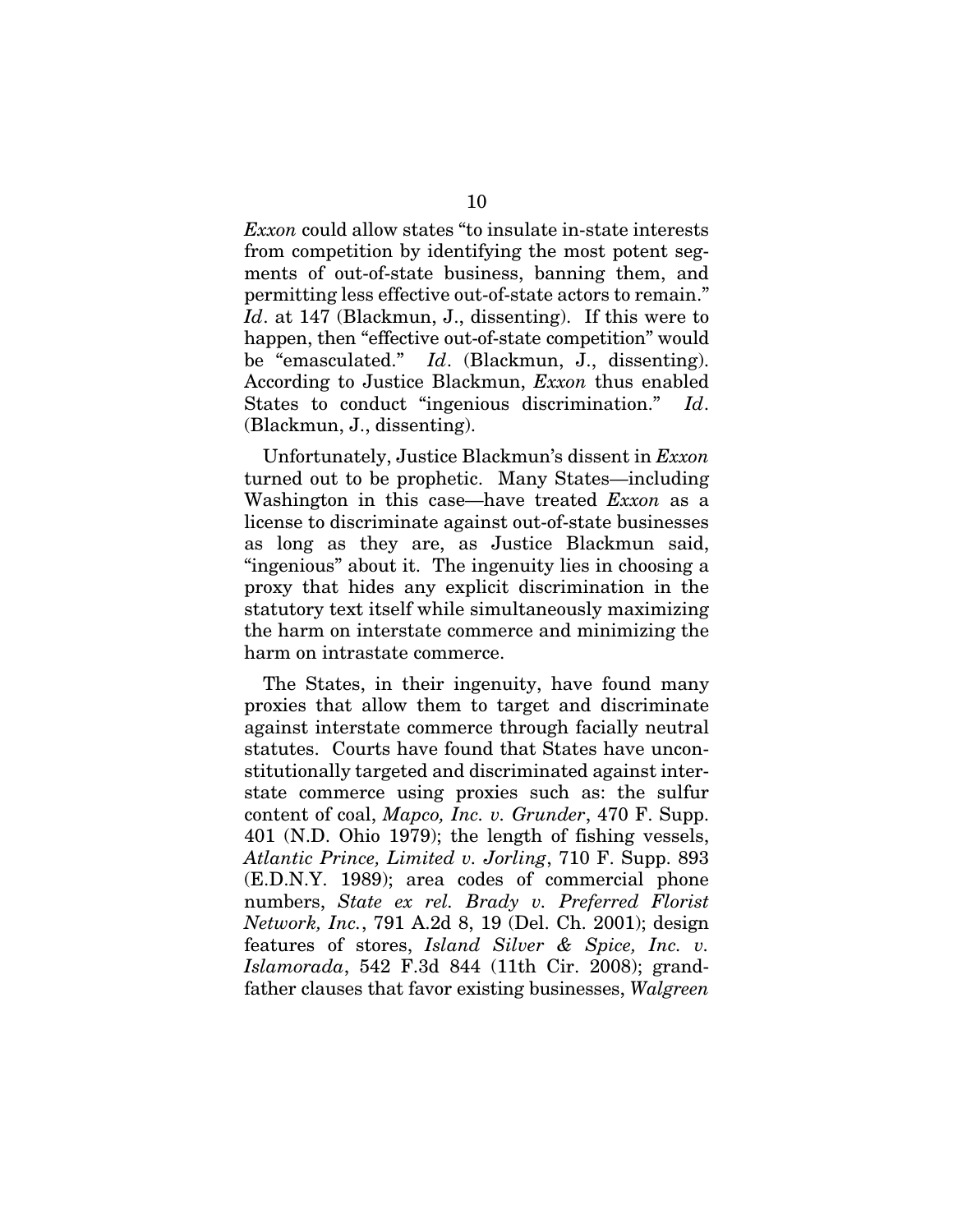## *Co. v. Rullan*, 405 F.3d 50 (1st Cir. 2005); and the size of a winery, *Family Winemakers of California v. Jenkins*, 592 F.3d 1 (1st Cir. 2010).

Although some courts have struck state laws that use proxies to target and discriminate against interstate commerce in violation of the Commerce Clause, other courts have found that nearly identical state laws do not discriminate against interstate commerce. This phenomenon is perhaps best illustrated by a pair of cases involving state laws that restricted the use of large fishing boats in state waters.

In *Atlantic Prince, Limited v. Jorling*, a district court found that New York discriminated against out-ofstate fishing vessels by prohibiting vessels longer than ninety feet from fishing in New York's waters. 710 F. Supp. 893 (E.D.N.Y. 1989). On its face, New York's rule only prohibited vessels of a certain length, with no express reference to the berthing location of the vessel or the residence of the vessel's owner or operator. However, the court recognized that New York's rule had the practical effect of discriminating against interstate commerce because fishing boats based in New York were typically smaller than ninety feet, while fishing boats based outside New York were typically larger than ninety feet. *See id*. at 897 (citing legislator statement noting that proposed legislation for the ninety foot length requirement "would not present a problem for New York residents"). Accordingly, the court found that the statute was "clearly . . . discriminatory in practical effect" and applied strict scrutiny to the length restriction. *Id*. at 898–99. Moreover, the court rejected the state's purported interest of "conservation and preservation" of fish in the New York waters. *Id*. at 899. The court found little evidence that New York actually sought to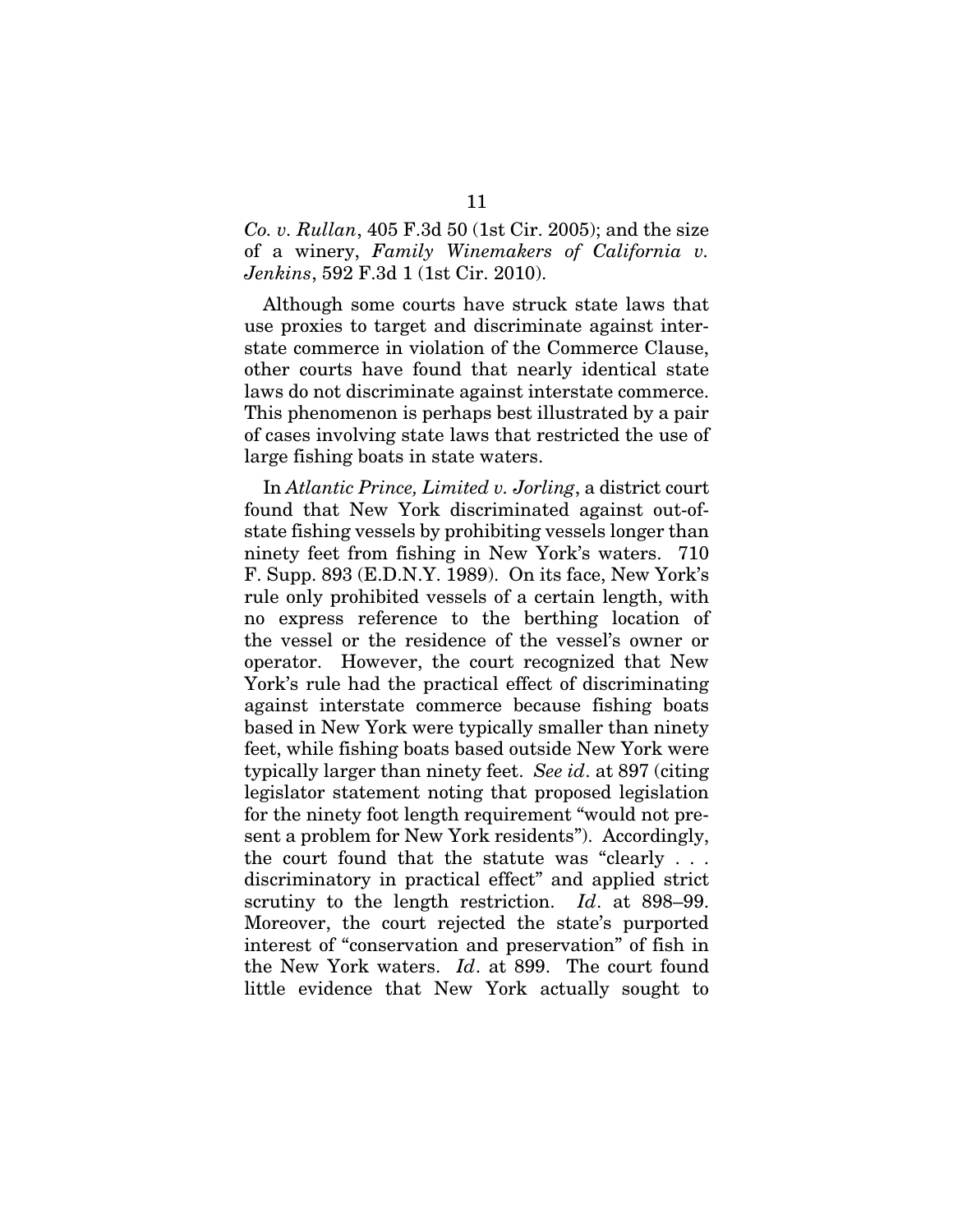preserve its fish population. Therefore, the court found that New York's length restriction violated the Commerce Clause.

By contrast, in *Davrod Corp. v. Coates*, the First Circuit upheld a Massachusetts law that prohibited the use of fishing boats larger than 90 feet. 971 F.2d 778, 781 (1st Cir. 1992). The court found that Massachusetts' statute did not discriminate against interstate commerce. The court found the restriction burdened "interstate transactions only incidentally" since it "applies to all fishing vessels, wherever berthed." *Id.* at 789. Thus, rather than requiring the State "to justify" the restriction "both in terms of the local benefits flowing from the statute and the unavailability of nondiscriminatory alternatives adequate to preserve the local interests at stake," *Hunt*, 432 U.S. at 353, the court instead placed the burden on the private party to prove that the impact of the restriction on interstate commerce was "clearly excessive in relation to the putative local benefits" under this Court's *Pike*-balancing test. *Davrod Corp.*, 971 F.2d at 787 (quoting *Pike v. Bruce Church, Inc.*, 397 U.S. 137, 142 (1970)). The court found that the private party had not borne this burden, and as a result, upheld the statute. *See id.* at 790.

*Atlantic Prince* and *Davrod Corp.* involved nearly identical state laws and records, but reached different conclusions. *See id.* at 797 n.26 (Coffin, J., dissenting) (explaining that *Atlantic Prince* was "indistinguishable in any meaningful way from" *Davrod Corp.*  because both cases involved a state law that "was neutral on its face, but adversely affected out-of-state boats ('almost exclusively')"). This is emblematic of the confusion permeating the lower courts on the proper application of *Hunt* to facially neutral state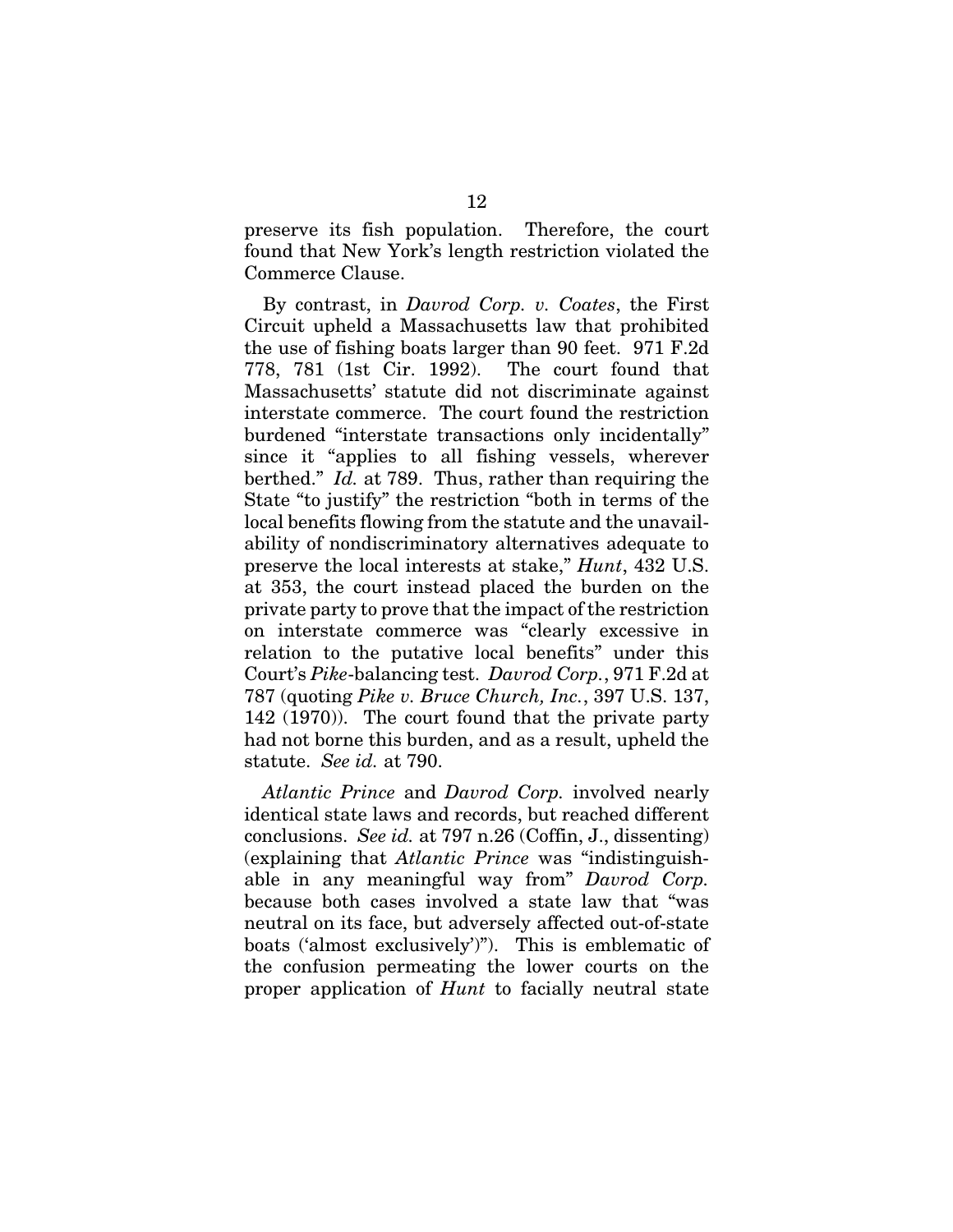laws that use proxies to target and discriminate against out-of-state businesses.

III. This case provides a good vehicle for the Court to clarify that a facially neutral state law that imposes a burden almost exclusively on out-of-state businesses has a discriminatory effect on interstate commerce, and that a State bears the burden of justifying such a law.

This case provides another instance where a facially neutral state law used a proxy to target out-of-state businesses, yet the lower court found that the statute does not discriminate against interstate commerce. The law at issue in this case is a Washington surtax on "specified financial institutions," which are defined as financial institutions with more than \$1 billion in global net income. Revised Code of Washington 82.04.29004. A financial institution subject to this surtax must pay nearly double the tax that another financial institution would pay to Washington, and thus substantially increases the cost for a large financial institution to do business in Washington.

Just like the regulation at issue in *Hunt*, Washington's surtax on large financial institutions appears neutral on its face—it applies to any financial institution based on its worldwide income regardless of where the financial institution is located, just as the regulation in *Hunt* applied to apple producers based on labeling regardless of where they were located. But there is no doubt that Washington's surtax uses the size of a financial institution as a proxy for out-ofstate commerce, just as North Carolina's regulation used labeling as a proxy. As Petitioners have shown, "99.74% of surtax revenue comes from institutions based out of state; 98% of financial institutions subject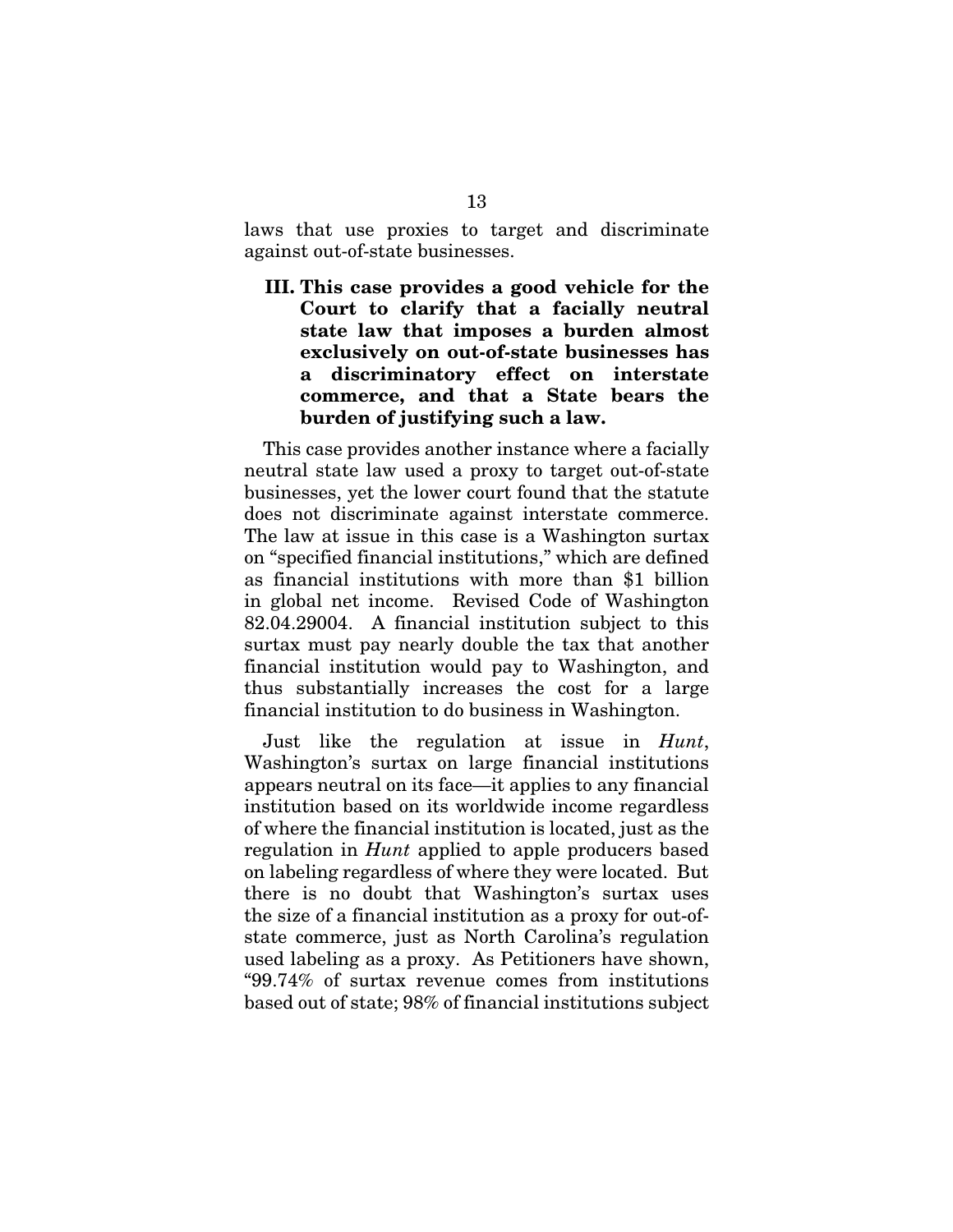to the surtax have their principal places of business outside of Washington State; and 100% of the entities paying the surtax are subject to it only because they are affiliated with extensive interstate banking networks." Pet. at 2.<sup>2</sup> Furthermore, the record showed that the surtax was enacted because it "would not affect local banks and would in fact help increase their competitiveness with big banks." App. at 31 n.7 (internal quotations omitted). And Washington has offered no evidence that "local benefits flowing from the statute" outweigh the harm from the discrimination or that "nondiscriminatory alternatives adequate to preserve the local interests at stake" are unavailable, as required by this Court's precedent in order to justify a facially neutral state law with a discriminatory effect. *Hunt*, 432 U.S. at 353.3

<sup>&</sup>lt;sup>2</sup> The fact that Washington's surtax applies to a small number of financial institutions with their principal places of business in Washington does not render the surtax nondiscriminatory. *See Dean Milk Co. v. Madison*, 340 U.S. 349, 354 n.4 (1951).

<sup>&</sup>lt;sup>3</sup> The Washington Legislature's stated purpose for enacting the surtax was to raise revenue from banks in order to reduce the tax burden on middle-income families. SHB 2167 of 2019. But this stated purpose is not credible. In fact, the surtax's exemption for financial institutions with \$1 billion or less in worldwide net income actually runs contrary to this stated purpose because it reduces the State's revenue. And contrary to the Washington Supreme Court's analysis, the surtax does not implement progressive taxation on banks because the surtax is imposed on a bank's gross receipts rather than its net income. *See* App. at 27–28. Due to the surtax, a large multinational bank with low margins would be subject to a higher Washington tax rate than a small Washington bank with high margins, despite the fact that the Washington bank is more profitable. *See United States Glue Co. v. Oak Creek*, 247 U.S. 321, 329 (1918) (observing that, unlike a net income tax, a gross receipts tax can completely "impede or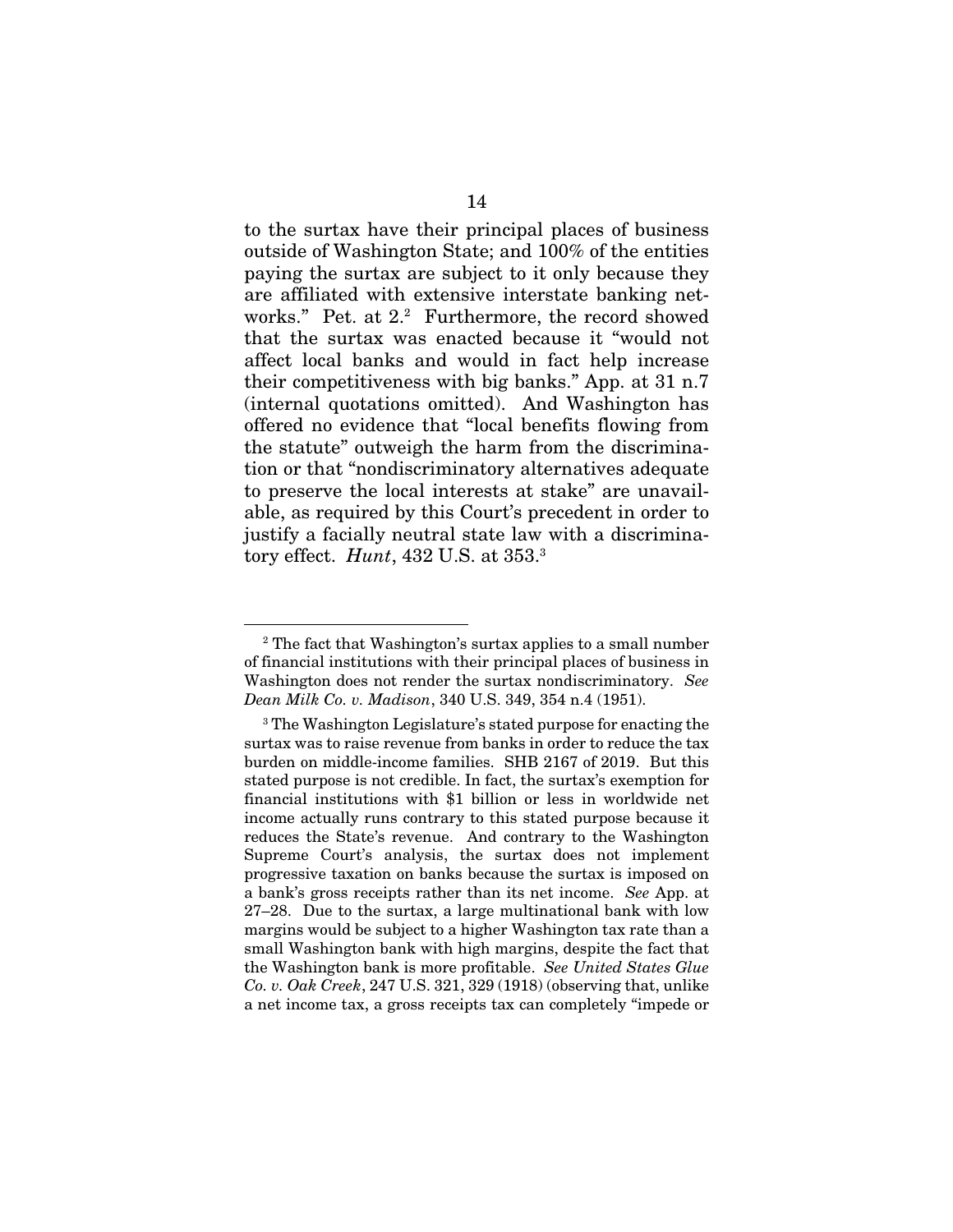Based on this substantial evidence of discrimination, the Washington Superior Court (the trial court in this matter) held that Washington's surtax had a discriminatory effect on interstate commerce and enjoined its enforcement. App. at 5, 54–57. As Judge Ferguson of the Superior Court pointed out at oral argument, Washington's surtax would invite retaliation and duplication from other States if allowed to stand. *Washington Bankers Association v. State of Washington*, No. 19-2-29262-8 SEA, Hearing Transcript at 35 (Wash. Super. Ct. May 8, 2020). Judge Ferguson explained that if Washington is allowed to impose a surtax on large financial institutions, which are primarily headquartered in other states, "other states could" enact similarly discriminatory taxes to "target a large Washington industry." *Id.* For example, another State could enact a surtax on "an espresso company," a technology company, or an airplane manufacturer "with net global sales in excess of a billion dollars." *Id.* Such a surtax would have the practical effect of targeting businesses based in Washington, just as Washington's surtax has the practical effect of targeting businesses based outside Washington.<sup>4</sup>

discourage the conduct of" commerce by making a profitable activity unprofitable).

<sup>4</sup> Judge Ferguson's observation has turned into reality. Maryland has recently enacted a tax on large providers of digital advertising services, Md. Code Ann. Tax-Gen. § 7.5-102, which has a disproportionate impact on technology businesses that are based outside Maryland. *See* Plaintiffs' Consolidated Opposition to Motion to Dismiss and Memorandum in Support of Cross-Motion for Summary Judgment, *Chamber of Commerce of the United States v. Franchot*, No. 1:21-cv-410-DKC (D. Md. July 29, 2021), Doc. No. 31-1.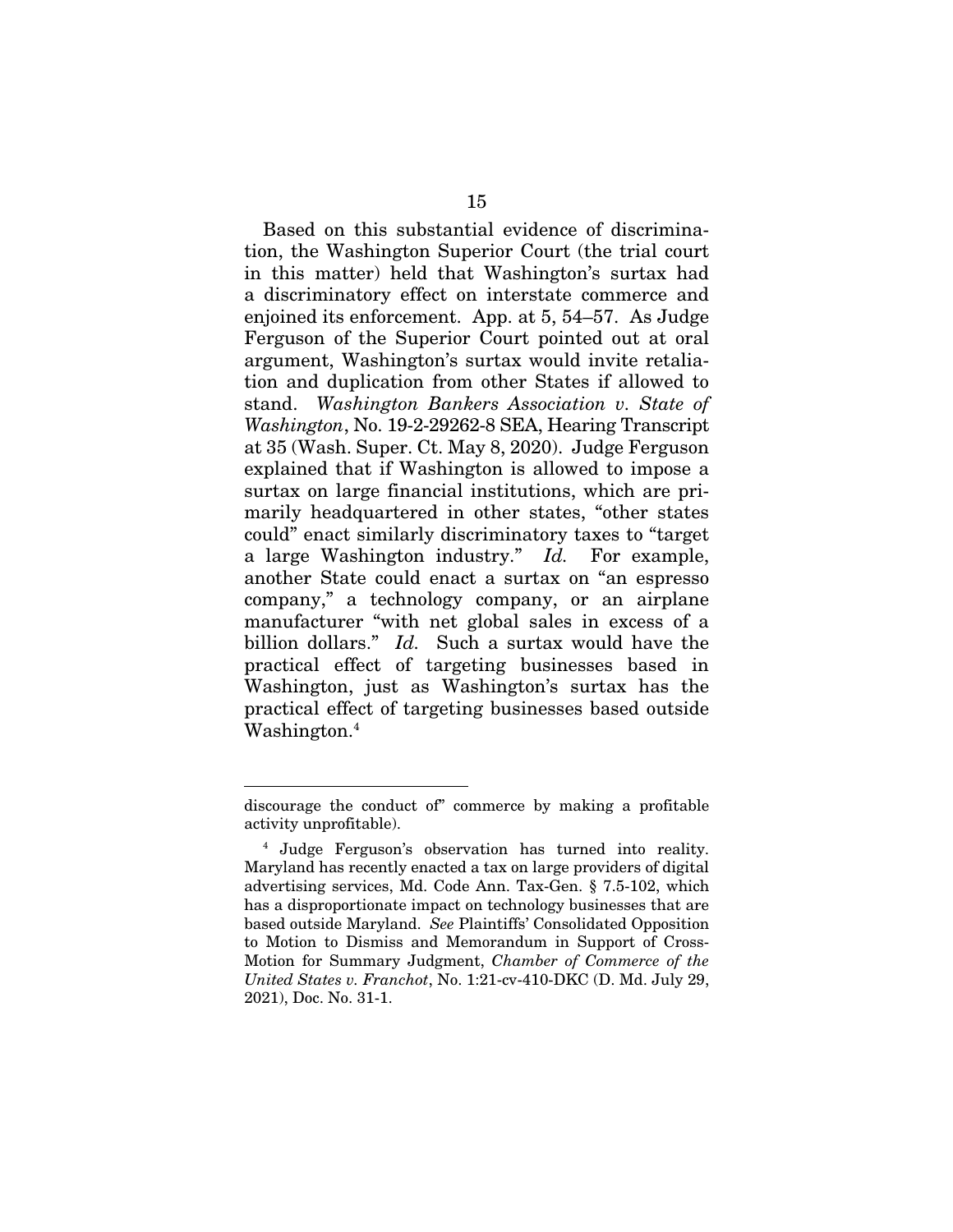The Washington Supreme Court granted direct review, and reversed and upheld the surtax. According to the Washington Supreme Court, a person challenging a facially neutral state law "must show the burdens imposed on interstate commerce clearly outweigh the local benefits arising from it." App. at 39. The Washington Supreme Court cited *Exxon* for the proposition that a state law is permissible "when such laws mainly and even *solely* apply to out-of-state interests." App. at 11. The court found that under *Exxon* a facially neutral state law is permissible unless it "prohibit[s] the flow of interstate goods, place[s] added costs on interstate goods, or distinguish[es] between in-state and out-of-state companies in the retail market." App. at 13. Although the surtax increased the cost for out-of-state financial institutions to do business in Washington, App. at 16, the court explained that the surtax was permissible because it did not "prevent financial institutions from entering or operating in Washington" and "it does not prohibit the flow of interstate goods or distinguish between in-state and out-of-state companies in the retail market." App. at 14.5 The Washington Supreme

<sup>5</sup> The Washington Supreme Court also relied on *Commonwealth Edison Co. v. Montana* for the proposition that a state tax that has a "disparate economic effect" on interstate commerce is permissible, "even when a challenged tax affected *only* out ofstate interests." App. at 14. However, *Commonwealth Edison*  recognized only that facially neutral state laws that impose an additional cost that falls directly on in-state businesses are permissible, even if in-state businesses then pass the burden of complying with the state law on to out-of-state businesses. *See Commonwealth Edison Co. v. Montana*, 453 U.S. 609, 618–20 (1981). Unlike the tax at issue in *Commonwealth Edison*, Washington's surtax is imposed directly on out-of-state financial institutions, so this limited exception does not save Washington's surtax. *See* Pet. at 25 n.8.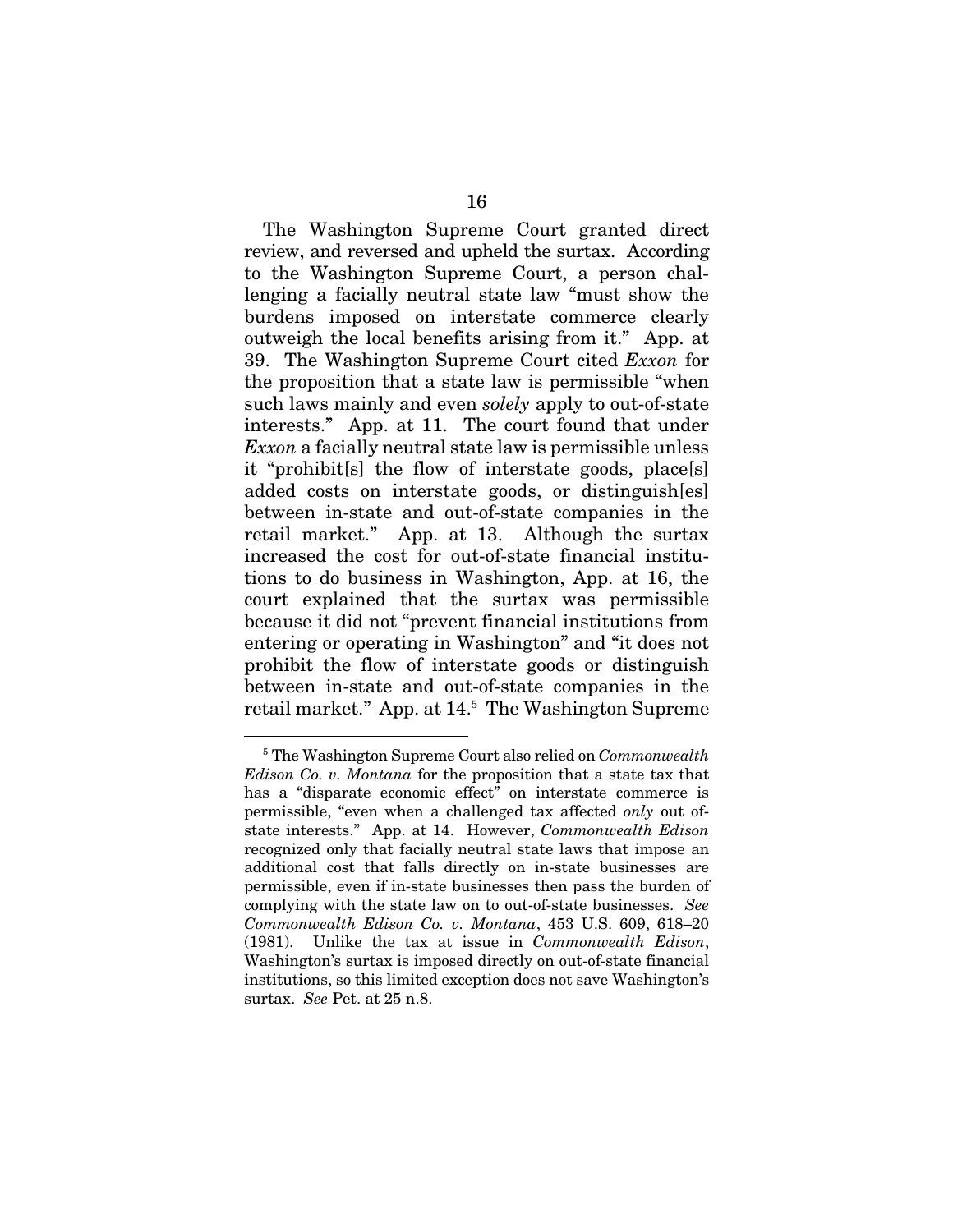Court also found that "raising the cost of doing business alone does not show a discriminatory effect." App. at 16.

The Washington Supreme Court's decision misconstrues *Exxon*, and is in clear tension with this Court's decision in *Hunt.* Washington's surtax on large financial institutions indisputably has a disproportionate effect on out-of-state businesses, see Pet. at 2, and the record suggests that the surtax's \$1 billion income threshold was designed to give local banks a competitive advantage against out-of-state banks. App. at 31 n.7. The Washington Supreme Court's conclusion that the surtax does not have a discriminatory effect, even though it falls almost exclusively on out-of-state businesses operating in interstate commerce, is difficult to reconcile with *Hunt*. Furthermore, the fact that the surtax "rais[es] the cost of doing business" for businesses operating in interstate commerce, App. at 16, does show that the surtax has a discriminatory effect. *See Hunt*, 432 U.S. at 351; *see also Pete's Brewing Co. v. Whitehead*, 19 F. Supp. 2d 1004, 1011 (W.D. Mo. 1998) ("A statute has a discriminatory effect if it raises the cost of doing business for out-of-state producers but does not raise the cost for in-state producers."); *Connecticut Carting Co. v. Town of E. Lyme*, 946 F. Supp. 152, 156 (D. Conn. 1995) ("An ordinance which raises costs of out-of-state business, without affecting others, has a discriminatory effect."). *But see Nat'l Pork Producers Council v. Ross*, 6 F. 4th 1021, 1032 (9th Cir. 2021) ("For dormant Commerce Clause purposes, laws that increase compliance costs, without more, do not constitute a significant burden on interstate commerce."), *petition for cert. pending*, No. 21-468 (filed Sept. 27, 2021).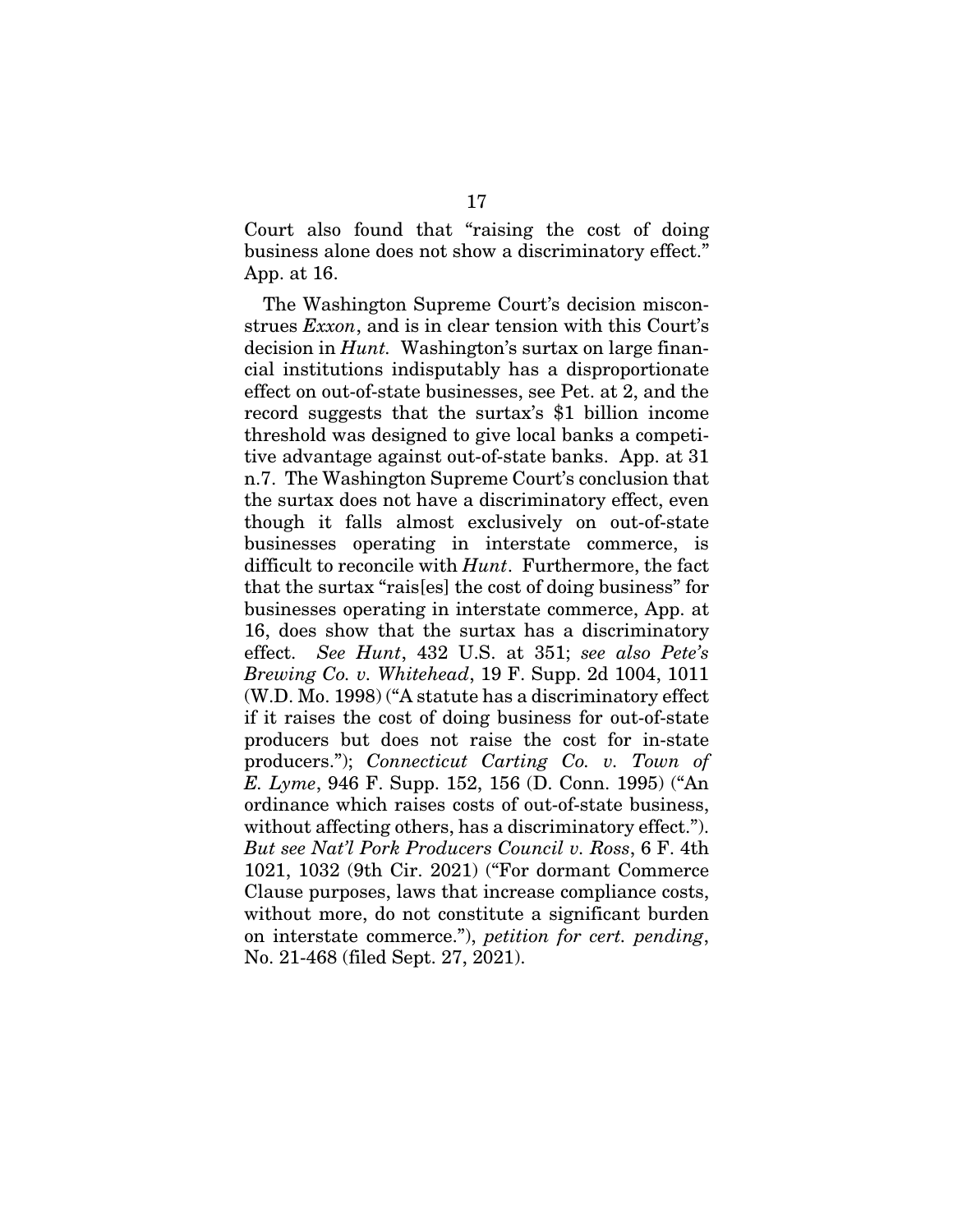The Court should grant the petition in this case to resolve the confusion that *Exxon* has spawned in the lower courts. This case provides the Court with a good vehicle to provide such clarification. In effect, and by design, Washington's surtax falls almost exclusively on out-of-state financial institutions, and, Washington has proffered no credible, non-discriminatory purpose for the surtax. Therefore, this case will give the Court a clean opportunity to resolve the confusion in the lower courts over the proper application of *Hunt* and *Exxon*.

This is an ideal time to provide this clarification. In recent years, IPT has observed a troubling trend of State legislatures proposing facially neutral laws with discriminatory effects. In particular, several States have proposed or enacted taxes on large providers of digital advertising services that are facially neutral but have a discriminatory effect on interstate commerce. Md. Code Ann. Tax-Gen. § 7.5-102; Mass. H.B. 2894 of 2022; N.Y. S. 1124 of 2021; Tex. H.B. 4467 of 2021; W.Va. S.B. 605 of 2021. There is no indication that the States will voluntarily choose to limit these discriminatory taxes to financial institutions and digital advertising services, and States could enact similar discriminatory taxes against various industries that are not conducted uniformly throughout the nation (such as agriculture, manufacturing, retail, telecommunications, finance, hospitality, transportation, and energy).

Allowing the Washington Supreme Court's decision in this case to stand will embolden the States and may lead to the "economic Balkanization" anathema to the Commerce Clause. *Comptroller of the Treasury of Maryland v. Wynne*, 575 U.S. 542, 548 (2015). However, by granting certiorari in this case and reaffirming that